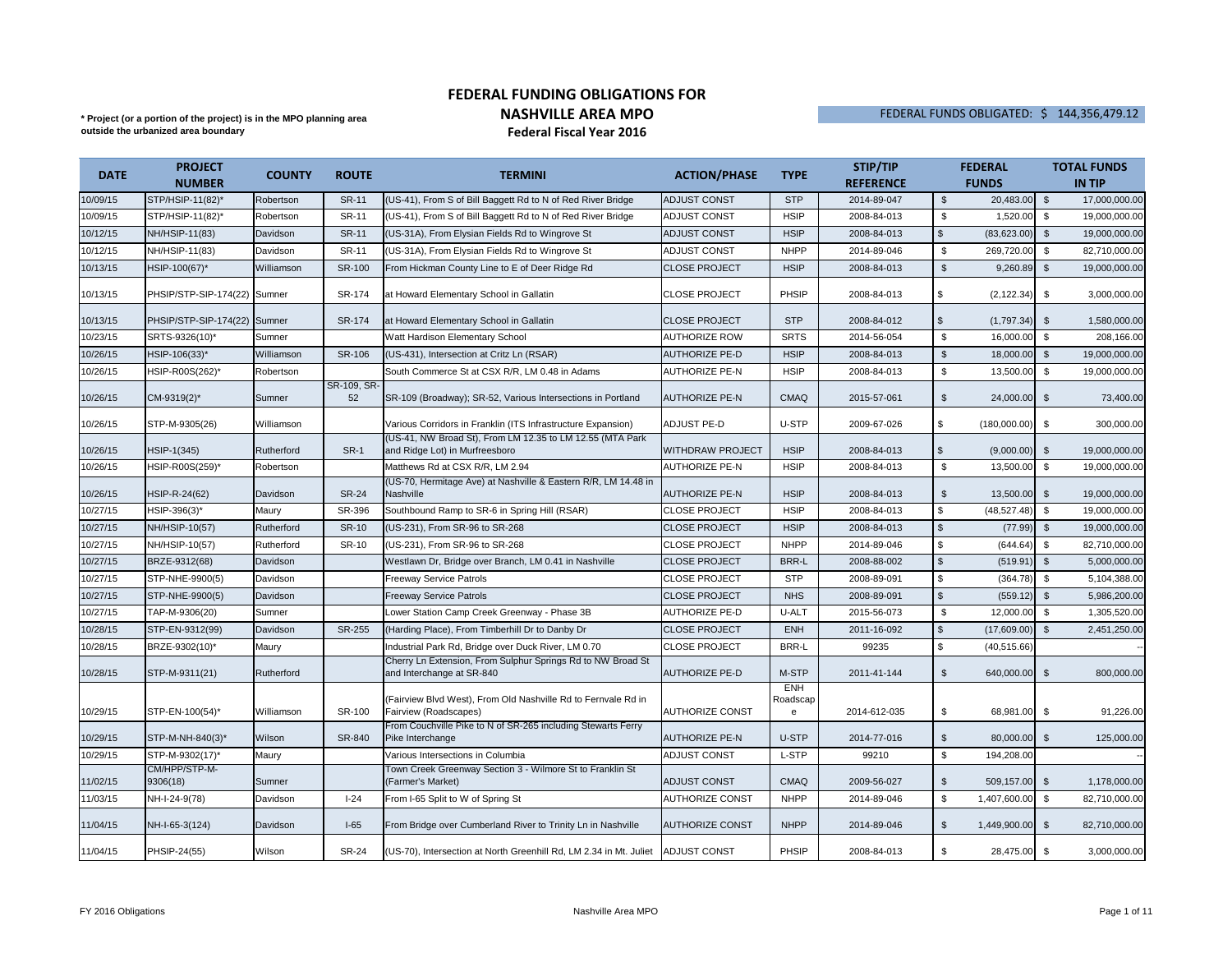| <b>DATE</b>          | <b>PROJECT</b>                        | <b>COUNTY</b>          | <b>ROUTE</b>  |                                                                                                                             |                                                              | <b>TYPE</b>   | STIP/TIP                   |                      | <b>FEDERAL</b>            |                    | <b>TOTAL FUNDS</b>            |
|----------------------|---------------------------------------|------------------------|---------------|-----------------------------------------------------------------------------------------------------------------------------|--------------------------------------------------------------|---------------|----------------------------|----------------------|---------------------------|--------------------|-------------------------------|
|                      | <b>NUMBER</b>                         |                        |               | <b>TERMINI</b>                                                                                                              | <b>ACTION/PHASE</b>                                          |               | <b>REFERENCE</b>           |                      | <b>FUNDS</b>              |                    | <b>IN TIP</b>                 |
| 11/06/15             | HSIP/STP-H-NH-99(43)*                 | Maury                  | <b>SR-99</b>  | Intersection at Patterson Dr in Columbia                                                                                    | ADJUST PE-N, PE-D &<br>ROW; AUTHORIZE<br><b>CONST</b>        | <b>HSIP</b>   | 2008-84-013                | \$                   | 541,800.00                | \$                 | 19,000,000.00                 |
| 11/09/15             | NH-I-65-2(109)                        | Davidson               | $I-65$        | From S of Armory Dr to SR-6 Bridge (8th Ave South) in Nashville                                                             | <b>AUTHORIZE CONST</b>                                       | <b>NHPP</b>   | 2014-89-046                | \$                   | 4,878,000.00              | \$                 | 82,710,000.00                 |
| 11/09/15             | NH-I-65-2(108)*                       | Maury                  | $I-65$        | From N of SR-99 to Williamson County Line                                                                                   | <b>AUTHORIZE CONST</b>                                       | <b>NHPP</b>   | 2014-89-046                | $\mathfrak s$        | 3,742,200.00              | $\sqrt{2}$         | 82,710,000.00                 |
| 11/10/15             | NH-I-65-2(107)                        | Williamson             | $I-65$        | From S of Concord Rd to Davidson County Line                                                                                | <b>AUTHORIZE ADVANCE</b><br>CONST                            | <b>ACNHPP</b> | 2014-89-046                | \$                   |                           | $\mathfrak{s}$     | 5,000,000.00                  |
| 11/10/15             | NH-I-24-1(116)                        | Rutherford             | $I-24$        | From Stones River Bridge to E of CSX R/R Bridge                                                                             | <b>AUTHORIZE CONST</b>                                       | <b>NHPP</b>   | 2014-89-046                | $\mathfrak{s}$       | 4,873,500.00              | $\mathbb{S}$       | 82,710,000.00                 |
| 11/12/15             | HSIP/STP-R-11(69)                     | Davidson               | SR-11         | (US-31A, Nolensville Rd) at NERR, LM 11.2 in Nashville                                                                      | <b>AUTHORIZE CONST</b>                                       | <b>HSIP</b>   | 2008-84-013                | \$                   | 489,219.00                | \$                 | 19,000,000.00                 |
| 11/12/15             | HSIP/STP-R-45(27)                     | Davidson               | <b>SR-45</b>  | (Old Hickory Blvd) at NERR, LM 15.78 in Nashville                                                                           | <b>AUTHORIZE CONST</b>                                       | <b>HSIP</b>   | 2008-84-013                | $\mathfrak{S}$       | 620,762.00                | $\mathfrak{L}$     | 19,000,000.00                 |
| 11/16/15             | NH-I-098-3(24)                        | Region 3               |               | Nashville ITS System Maintenance (2013-2015)                                                                                | ADJUST PROJECT                                               | <b>NHPP</b>   | 2006-411b                  | \$                   | 240,000.00                | \$                 | 3,500,000.00                  |
| 11/19/15             | HSIP-247(12)*                         | Maury                  | <b>SR-247</b> | (Beechcroft Rd) near Intersection at Cleburne Rd (RSAR)                                                                     | <b>AUTHORIZE ROW</b>                                         | <b>HSIP</b>   | 2008-84-013                | $\mathfrak s$        | 303,390.00                | \$                 | 19.000.000.00                 |
| 11/19/15             | HSIP-106(29)                          | Davidson               | SR-106        | (US-431, 21st Ave S), Intersection at Children's Way/Capers Ave<br>n Nashville                                              | <b>CLOSE PROJECT</b>                                         | <b>HSIP</b>   | 2008-84-013                | \$                   | (3,246.22)                | $\mathfrak{L}$     | 19,000,000.00                 |
| 11/19/15             | HSIP-4914(10)                         | Davidson               |               | Division St, From SR-106 (US-431, Broadway) to 17th Ave South<br>in Nashville (RSA)                                         | <b>CLOSE PROJECT</b>                                         | <b>HSIP</b>   | 2008-84-013                | \$                   | (22, 249.31)              | $\mathbb{S}$       | 19,000,000.00                 |
| 11/19/15             | STP-109(15)*                          | Wilson                 | SR-109        | From near Division St to S of SR-24 (US-70)                                                                                 | <b>CLOSE PROJECT</b>                                         | <b>STP</b>    | 2002-023                   | $\mathfrak s$        | 442.84                    |                    |                               |
| 11/23/15             | IM/NH-40-5(142)*                      | Wilson                 | $I-40$        | From E of SR-109 to E of SR-840                                                                                             | <b>ADJUST PE-N,</b><br><b>AUTHORIZE PE-D</b>                 | <b>NHPP</b>   | 2011-72-164                | $\mathfrak s$        | 340,000.00                | $\mathbb{S}$       | 250,000.00                    |
| 11/23/15             | STP-EN-106(22)                        | Williamson             | SR-106        | (Hillsboro Rd), Intersection at Claude Yates Dr, LM 15.99 in<br>Franklin                                                    | <b>AUTHORIZE CONST</b>                                       | <b>ENH</b>    | 2006-117                   | \$                   | 500,000.00                | \$                 | 625,000.00                    |
| 11/23/15             | NH/HSIP-255(13)                       | Davidson               | SR-255        | From I-24 to SR-1                                                                                                           | <b>ADJUST CONST</b>                                          | <b>HSIP</b>   | 2008-84-013                | $\mathsf{\$}$        | (75,600.00)               | $\mathfrak{s}$     | 19,000,000.00                 |
| 11/23/15             | NH/HSIP-255(13)                       | Davidson               | SR-255        | From I-24 to SR-1                                                                                                           | <b>ADJUST CONST</b>                                          | <b>NHPP</b>   | 2014-89-046                | \$                   | (58, 400.00)              | \$                 | 82,710,000.00                 |
| 11/23/15             | STP/HSIP-11(67)                       | Davidson               | <b>SR-11</b>  | (US-31W), From Dry Creek Rd to CSX R/R in Goodlettsville                                                                    | <b>ADJUST CONST</b>                                          | <b>HSIP</b>   | 2008-84-013                | $\mathcal{S}$        | (3,600.00)                | $\mathfrak{s}$     | 19,000,000.00                 |
| 11/23/15             | STP/HSIP-11(67)                       | Davidson               | <b>SR-11</b>  | (US-31W), From Dry Creek Rd to CSX R/R in Goodlettsville                                                                    | ADJUST CONST                                                 | STP           | 2014-89-047                | \$                   | (160,000.00)              | \$                 | 17,000,000.00                 |
| 11/24/15             | HSIP-R00S(130)                        | Sumner                 |               | West Gray St at CSX R/R, LM 0.157 in Gallatin                                                                               | <b>CLOSE PROJECT</b>                                         | <b>HSIP</b>   | 2008-84-013                | $\mathbb{S}$         | (164, 235.94)             | $\mathbb{S}$       | 19,000,000.00                 |
|                      |                                       | Davidson,<br>Sumner,   |               |                                                                                                                             |                                                              | <b>CMAQ</b>   |                            |                      |                           |                    |                               |
| 11/25/15             | CM-098-3(14)                          | Williamson             | <b>SR-11</b>  | Nashville ITS Phase 3 at Various Locations                                                                                  | <b>CLOSE PROJECT</b><br><b>AUTHORIZE PE-D</b>                | <b>PHSIP</b>  | 2006-411                   | \$<br>$\mathfrak{S}$ | (130, 706.50)<br>5,000.00 | \$<br>$\mathbb{S}$ | 40,000,000.00                 |
| 11/30/15<br>12/01/15 | PHSIP/HSIP-11(72)*<br>HSIP-I-40-4(82) | Williamson<br>Davidson | $I-40$        | (US-31A), Intersection at SR-96 (EPD)<br>Interchange at Church St, Westbound Exit Ramp in Nashville<br>(Ramp Queue Project) | <b>ADJUST CONST</b>                                          | <b>HSIP</b>   | 2008-84-013<br>2008-84-013 | \$                   | 567,000.00                | \$                 | 3,000,000.00<br>19,000,000.00 |
| 12/01/15             | STP-M-9306(17)                        | Sumner                 |               | South Water Ave, From SR-25 (Main St) to Smith St in Gallatin                                                               | <b>CLOSE PROJECT</b>                                         | U-STP         | 2012-56-183                | \$                   | (18,097.51)               | \$                 | 125,000.00                    |
| 12/01/15             | STP-M-76(55)                          | Robertson              | <b>SR-76</b>  | (US-31), From E of Raymond Hirsch Pkwy to W of SR-41/US-31                                                                  | <b>CLOSE PROJECT</b>                                         | L-STP         | 2004-022                   | s.                   | (3,961.11)                | \$                 | 186,280.00                    |
| 12/02/15             | STP-99(49)*                           | Maury                  | <b>SR-99</b>  | From SR-106 Ramp to N of Kennie Nelson Rd                                                                                   | <b>CLOSE PROJECT</b>                                         | <b>STP</b>    | 2014-89-047                | \$                   | 7,445.19                  | $\mathfrak{s}$     | 17,000,000.00                 |
| 12/07/15             | HSIP-106(33)*                         | Williamson             | SR-106        | (US-431), Intersection at Critz Ln (RSAR)                                                                                   | <b>AUTHORIZE ROW</b>                                         | <b>HSIP</b>   | 2008-84-013                | \$                   | 265,500.00                | \$                 | 19,000,000.00                 |
| 12/09/15             | STP-M-9305(30)                        | Williamson             |               | Various Corridors in Franklin (ITS Software Expansion)                                                                      | <b>ADJUST PE-D</b>                                           | U-STP         | 2009-67-026                | $$\mathbb{S}$$       | 180,000.00                | $\sqrt{2}$         | 500,000.00                    |
| 12/09/15             | STP-141(12)*                          | Wilson                 | SR-141        | From S of Spring Creek to Trousdale County Line                                                                             | <b>ADJUST ROW</b>                                            | <b>STP</b>    | 2008-89-005                | S.                   | 40,000.00                 | <b>S</b>           | 6,400,000.00                  |
| 12/09/15             | STP-65(10)*                           | Robertson              | <b>SR-65</b>  | (US-431), From Old Hwy 431 to Walling Rd                                                                                    | <b>ADJUST PE-D</b>                                           | <b>STP</b>    | STIP 74011                 | $\mathfrak{s}$       | 184,000.00                | $\mathfrak{L}$     | 8,300,000.00                  |
| 12/14/15             | NH-I-24-1(116)                        | Rutherford             | $I-24$        | From Stones River Bridge to E of CSX R/R Bridge                                                                             | <b>ADJUST CONST</b>                                          | <b>NHPP</b>   | 2014-89-046                | \$                   | (545, 899.00)             | \$                 | 82,710,000.00                 |
| 12/14/15             | HSIP/STP-H-NH-99(43)* Maury           |                        | <b>SR-99</b>  | Intersection at Patterson Dr in Columbia                                                                                    | <b>ADJUST CONST</b>                                          | <b>HSIP</b>   | 2008-84-013                | \$                   | (34,022.00)               | $\mathfrak{L}$     | 19,000,000.00                 |
| 12/15/15             | NH-I-65-3(124)                        | Davidson               | $I-65$        | From Bridge over Cumberland River to Trinity Ln in Nashville                                                                | <b>ADJUST CONST</b>                                          | <b>NHPP</b>   | 2014-89-046                | \$                   | 278,716.00                | \$                 | 82,710,000.00                 |
| 12/15/15             | NH-I-24-9(78)                         | Davidson               | $I-24$        | From I-65 Split to W of Spring St                                                                                           | <b>ADJUST CONST</b>                                          | <b>NHPP</b>   | 2014-89-046                | $\mathfrak s$        | 252,904.00                | $\mathbb{S}$       | 82,710,000.00                 |
| 12/15/15             | NH-I-65-2(107)                        | Williamson             | $I-65$        | From S of Concord Rd to Davidson County Line                                                                                | CONVERT ADVANCE<br><b>CONST &amp; ADJUST</b><br><b>CONST</b> | <b>NHPP</b>   | 2014-89-046                | \$                   | 3,803,059.00              | \$                 | 82,710,000.00                 |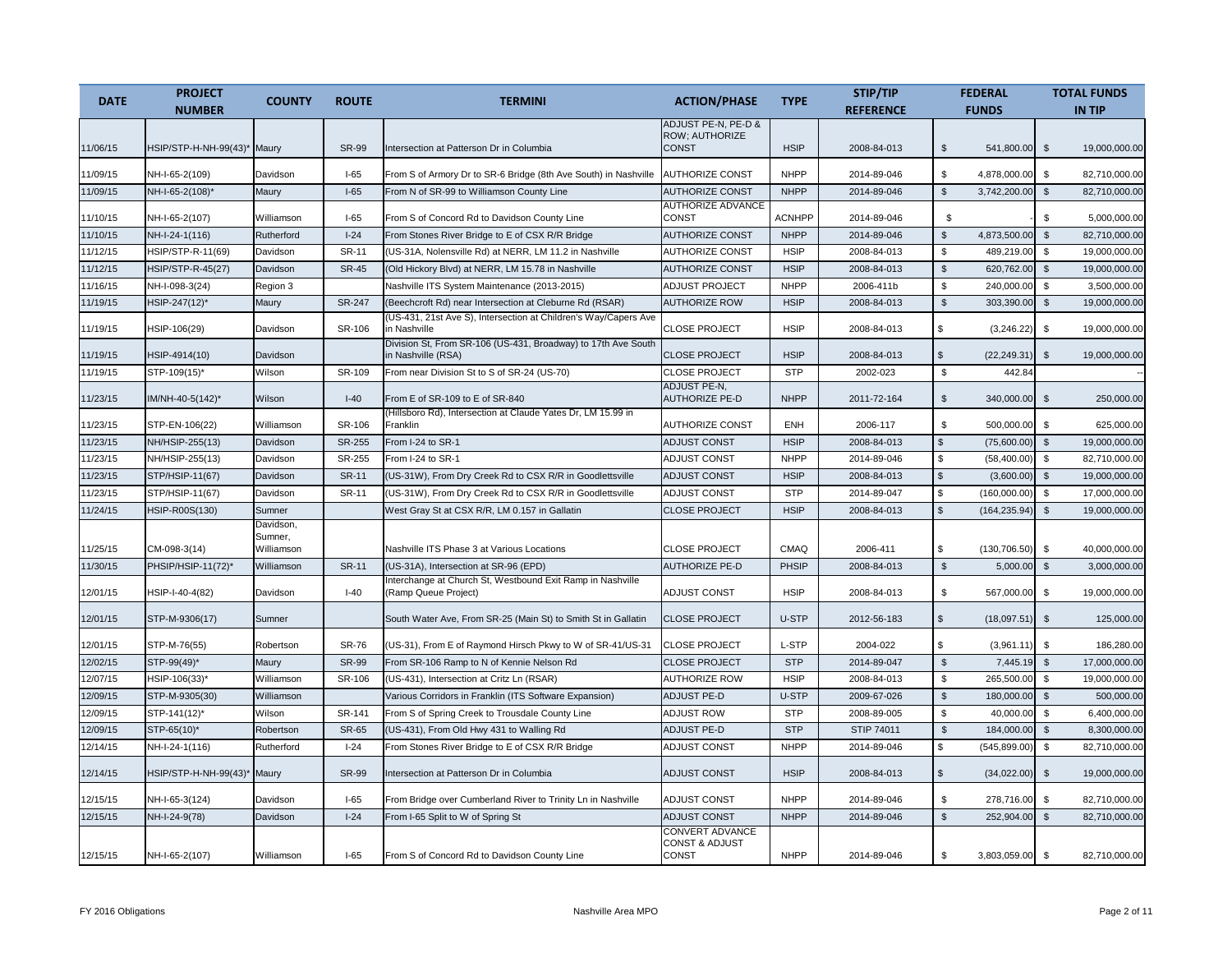| <b>DATE</b> | <b>PROJECT</b>      | <b>COUNTY</b>        | <b>ROUTE</b>  | <b>TERMINI</b>                                                                                              | <b>ACTION/PHASE</b>                   | <b>TYPE</b>  | STIP/TIP         |                | <b>FEDERAL</b> |                | <b>TOTAL FUNDS</b> |
|-------------|---------------------|----------------------|---------------|-------------------------------------------------------------------------------------------------------------|---------------------------------------|--------------|------------------|----------------|----------------|----------------|--------------------|
|             | <b>NUMBER</b>       |                      |               |                                                                                                             |                                       |              | <b>REFERENCE</b> |                | <b>FUNDS</b>   |                | <b>IN TIP</b>      |
| 12/15/15    | NH-I-65-2(108)*     | Maury                | $I-65$        | From N of SR-99 to Williamson County Line                                                                   | <b>ADJUST CONST</b>                   | <b>NHPP</b>  | 2014-89-046      | \$             | (305, 727.00)  | $\sqrt[6]{3}$  | 82,710,000.00      |
| 12/16/15    | STP-EN-9400(52)*    | Williamson           |               | Thompson's Station Greenways - Phase I                                                                      | <b>AUTHORIZE CONST</b>                | <b>ENH</b>   | 2012-66-189      | \$             | 598,338.00     | $$\mathbb{S}$$ | 747,922.00         |
| 12/17/15    | BRZE-8300(59)*      | Sumner               |               | Key Town Rd, Bridge over West Fork Drakes Creek, LM 3.35                                                    | <b>CLOSE PROJECT</b>                  | BRR-L        | 2008-88-002      | $\mathbb{S}$   | (5,521.18)     | $\mathfrak{S}$ | 5,000,000.00       |
| 12/18/15    | PHSIP/HSIP-257(11)* | Robertson            | SR-257        | From SR-49 to SR-65 (RSAR)                                                                                  | <b>CLOSE PROJECT</b>                  | <b>HSIP</b>  | 2008-84-013      | \$             | 2,842.27       | \$             | 19,000,000.00      |
| 12/18/15    | PHSIP/HSIP-257(11)* | Robertson            | SR-257        | From SR-49 to SR-65 (RSAR)                                                                                  | <b>CLOSE PROJECT</b>                  | PHSIP        | 2008-84-013      | $\mathfrak{L}$ | (1,000.00)     | \$             | 3,000,000.00       |
| 12/18/15    | HSIP-49(40)*        | Robertson            | <b>SR-49</b>  | From SR-76 to SR-25 (RSAR)                                                                                  | <b>CLOSE PROJECT</b>                  | <b>HSIP</b>  | 2008-84-013      | \$             | 15,334.00      | \$             | 19,000,000.00      |
| 12/23/15    | HSIP/STP-SIP-76(83) | Sumner               | <b>SR-76</b>  | From SR-41 to SR-109 (RSAR)                                                                                 | <b>CLOSE PROJECT</b>                  | <b>HSIP</b>  | 2008-84-013      | $$\mathbb{S}$$ | 868.50         | $\mathfrak s$  | 19,000,000.00      |
| 01/04/16    | HSIP-109(36)        | Sumner               | SR-109        | ntersection at Old SR-109                                                                                   | ADJUST PE-N,<br><b>AUTHORIZE PE-D</b> | <b>HSIP</b>  | 2008-84-013      | \$             | 36,000.00      | \$             | 19,000,000.00      |
| 01/04/16    | HSIP-R-800(34)      | Rutherford           |               | Middle Tennessee Blvd at CSX R/R, LM 0.06 in Murfreesboro                                                   | <b>AUTHORIZE PE-N</b>                 | <b>HSIP</b>  | 2008-84-013      | \$             | 13,500.00      | \$             | 19,000,000.00      |
| 01/04/16    | HSIP-R-25(54)       | Sumner               | <b>SR-25</b>  | (Red River Rd) at CSX R/R, LM 14.60 in Gallatin                                                             | <b>AUTHORIZE PE-N</b>                 | <b>HSIP</b>  | 2008-84-013      | $\mathfrak s$  | 13,500.00      | $\mathbb{S}$   | 19,000,000.00      |
| 01/05/16    | HSIP-R00S(311)*     | Robertson            |               | South Bell Cross Rd at CSX R/R, LM 0.75 in Adams                                                            | <b>AUTHORIZE PE-N</b>                 | <b>HSIP</b>  | 2008-84-013      | $\mathfrak s$  | 13,500.00      | \$             | 20,000,000.00      |
| 01/05/16    | HSIP-R00S(314)      | Davidson             |               | West Monticello Ave at CSX R/R, LM 0.19 in Goodlettsville                                                   | <b>AUTHORIZE PE-N</b>                 | <b>HSIP</b>  | 2008-84-013      | $$\mathbb{S}$$ | 13,500.00      | \$             | 20,000,000.00      |
| 01/05/16    | HSIP-R00S(310)      | Davidson             |               | Old Glenrose Ave at CSX R/R, LM 0.04 in Nashville                                                           | <b>AUTHORIZE PE-N</b>                 | <b>HSIP</b>  | 2008-84-013      | $\mathbb{S}$   | 13,500.00      | $\sqrt[6]{2}$  | 20,000,000.00      |
| 01/05/16    | HSIP-R00S(312)      | Davidson             |               | Nesbitt Lane at CSX R/R, LM 0.07 in Nashville                                                               | <b>AUTHORIZE PE-N</b>                 | <b>HSIP</b>  | 2008-84-013      | \$             | 13,500.00      | $\mathfrak s$  | 20,000,000.00      |
| 01/05/16    | HSIP-R00S(315)      | Davidson             |               | Post Rd at CSX R/R, LM 0.03 in Nashville                                                                    | <b>AUTHORIZE PE-N</b>                 | <b>HSIP</b>  | 2008-84-013      | $\mathfrak{s}$ | 13,500.00      | $\mathfrak{S}$ | 20,000,000.00      |
| 01/05/16    | HSIP-R00S(317)      | Davidson             |               | Sadler Ave at CSX R/R, LM 0.10 in Nashville                                                                 | <b>AUTHORIZE PE-N</b>                 | <b>HSIP</b>  | 2008-84-013      | \$             | 13,500.00      | \$             | 20,000,000.00      |
| 01/05/16    | HSIP-R00S(316)      | Wilson               |               | Briskin Lane at NERR, LM 0.10 in Lebanon                                                                    | <b>AUTHORIZE PE-N</b>                 | <b>HSIP</b>  | 2008-84-013      | $\mathfrak s$  | 13,500.00      | \$             | 20,000,000.00      |
| 01/06/16    | HSIP-5521(10)       | Williamson           |               | Sunset Rd, Intersection at Ragsdale Rd, LM 0.93 in Brentwood<br>(RSAR)                                      | <b>AUTHORIZE CONST</b>                | <b>HSIP</b>  | 2008-84-013      | \$             | 110,700.00     | $\mathfrak s$  | 20,000,000.00      |
| 01/06/16    | STP/HSIP-106(38)*   | Williamson           | SR-106        | (US-431), From Maury County Line to Critz Lane                                                              | <b>AUTHORIZE CONST</b>                | <b>HSIP</b>  | 2008-84-013      | $\mathbb{S}$   | 56,000.00      | $\mathfrak{S}$ | 20,000,000.00      |
| 01/06/16    | STP/HSIP-106(38)*   | Williamson           | SR-106        | US-431), From Maury County Line to Critz Lane                                                               | <b>AUTHORIZE CONST</b>                | <b>STP</b>   | 2014-89-047      | $\mathbb{S}$   | 812,800.00     | $$\mathbb{S}$$ | 17,000,000.00      |
| 01/06/16    | NH/HSIP-376(4)*     | Sumner               | SR-376        | US-231), From Trousdale County Line to SR-6                                                                 | <b>AUTHORIZE CONST</b>                | <b>NHPP</b>  | 2014-89-046      | $\mathfrak s$  | 412,000.00     | $\sqrt[6]{3}$  | 82,710,000.00      |
| 01/06/16    | NH/HSIP-376(4)*     | Sumner               | SR-376        | US-231), From Trousdale County Line to SR-6                                                                 | <b>AUTHORIZE CONST</b>                | <b>HSIP</b>  | 2008-84-013      | \$             | 83,000.00      | \$             | 20,000,000.00      |
| 01/06/16    | HSIP-265(16)*       | Wilson               | <b>SR-265</b> | From SR-266 to SR-26                                                                                        | <b>AUTHORIZE CONST</b>                | <b>HSIP</b>  | 2008-84-013      | $\mathfrak{S}$ | 27,000.00      | $\mathfrak s$  | 20,000,000.00      |
| 01/07/16    | STP-M-266(20)       | Rutherford           | SR-266        | Sam Ridley Pkwy), Intersection at Stonecrest Pkwy in Smyrna                                                 | <b>AUTHORIZE ROW</b>                  | M-STP        | 2012-44-172      | \$             | 80,000.00      | \$             | 100,000.00         |
| 01/08/16    | BR-STP-65(13)*      | Davidson             | <b>SR-65</b>  | (US-431), Bridge over Earthman Fork Creek, LM 6.05                                                          | ADJUST PE-N & PE-D                    | <b>STP</b>   | 2014-89-047      | $\mathfrak{L}$ | (120,000.00)   | $\mathfrak s$  | 17,000,000.00      |
| 01/08/16    | BR-STP-65(13)*      | Davidson             | SR-65         | (US-431), Bridge over Earthman Fork Creek, LM 6.05                                                          | <b>AUTHORIZE CONST</b>                | <b>ACSTP</b> | 2014-89-047      | $\mathfrak s$  |                | \$             | 450,000.00         |
| 01/08/16    | PHSIP-6(105)        | Maury                | SR-6          | (US-43) near Industrial Park Rd in Columbia                                                                 | <b>AUTHORIZE CONST</b>                | PHSIP        | 2008-84-013      | $\mathbb{S}$   | 178,000.00     | $\mathfrak{s}$ | 3,100,000.00       |
| 01/13/16    | CM/STP/NH-96(9)     | Rutherford           | SR-1          | US-41, Broad St), Interchange at SR-10 (US-231, Memorial Blvd)<br>and SR-96 (Old Fort Pkwy) in Murfreesboro | ADJUST PE-D & ROW                     | <b>NHPP</b>  | 202              | \$             | 144,800.00     |                |                    |
| 01/14/16    | HSIP-R00S(318)      | Davidson             |               | 14th Ave North at NWR, LM 0.39 in Nashville                                                                 | <b>AUTHORIZE PE-N</b>                 | <b>HSIP</b>  | 2008-84-013      | $\mathfrak{s}$ | 13,500.00      | $\mathfrak{S}$ | 20,000,000.00      |
| 01/14/16    | HSIP-R-3257(4)      | Davidson             |               | Centennial Blvd at CSX R/R, LM 7.58 in Nashville                                                            | <b>AUTHORIZE PE-N</b>                 | <b>HSIP</b>  | 2008-84-013      | \$             | 13,500.00      | \$             | 20,000,000.00      |
| 1/14/2016   | TN-90-X374-01       | Rutherford           | N/A           | 5307 Urban Operating for Rover Public Transit:<br>Mid-Cumberland Human Resource Agency Contract             | <b>AUTHORIZE PROJECT</b>              | FTA 5307     | 2005-007         | $\mathfrak{L}$ | 283,168.00     | $\mathfrak{s}$ | 520,000.00         |
| 01/15/16    | SRTS-8300(75)       | Sumner               |               | Walton Ferry Elementary School and Hawkins Middle School                                                    | <b>CLOSE PROJECT</b>                  | <b>SRTS</b>  | 2014-511-032     | \$             | (19, 311.68)   | \$             | 177,475.00         |
| 01/21/16    | STP-M-247(9)*       | Maury,<br>Williamson | <b>SR-247</b> | (US-31, Duplex Rd), From SR-6 (Main St) in Spring Hill to near I-<br>65                                     | <b>ADJUST ROW</b>                     | L-STP        | 2004-051         | \$             | 389,799.00     | \$             | 793,358.00         |
| 01/21/16    | BHZ-9312(80)        | Davidson             |               | Hillwood Blvd, Bridge over CSX R/R and Richland Creek, LM 0.09 AUTHORIZE PE-D                               |                                       | <b>STP</b>   | 2014-89-047      | \$             | 56,000.00      | \$             | 17,000,000.00      |
| 01/26/16    | HSIP-45(28)         | Davidson             | <b>SR-45</b>  | (Old Hickory Blvd), Intersection at SR-265 (Central Pike)                                                   | <b>AUTHORIZE PE-N</b>                 | <b>HSIP</b>  | 2008-84-013      | $\mathfrak{s}$ | 2,000.00       | \$             | 20,000,000.00      |
| 01/26/16    | CM-9400(49)         | Williamson           |               | Clean Air Partnership Air Quality Outreach Campaign                                                         | <b>CLOSE PROJECT</b>                  | CMAQ         | 2011-69-124      | \$             | (3.23)         | $$\mathbb{S}$$ | 398,100.00         |
| 02/01/16    | HSIP-R-3300(54)*    | Robertson            |               | Richard St at CSX R/R, LM 0.41 in Springfield                                                               | <b>AUTHORIZE CONST</b>                | <b>HSIP</b>  | 2008-84-013      | $\mathfrak{S}$ | 260,782.00     | \$             | 20,000,000.00      |
| 02/03/16    | STP-M-9309(20)*     | Wilson               |               | South Hartmann Dr and Franklin Rd in Lebanon                                                                | <b>ADJUST CONST</b>                   | L-STP        | 2010-79-005      | \$             | 17,600.00      | $\mathbb S$    | 399,120.00         |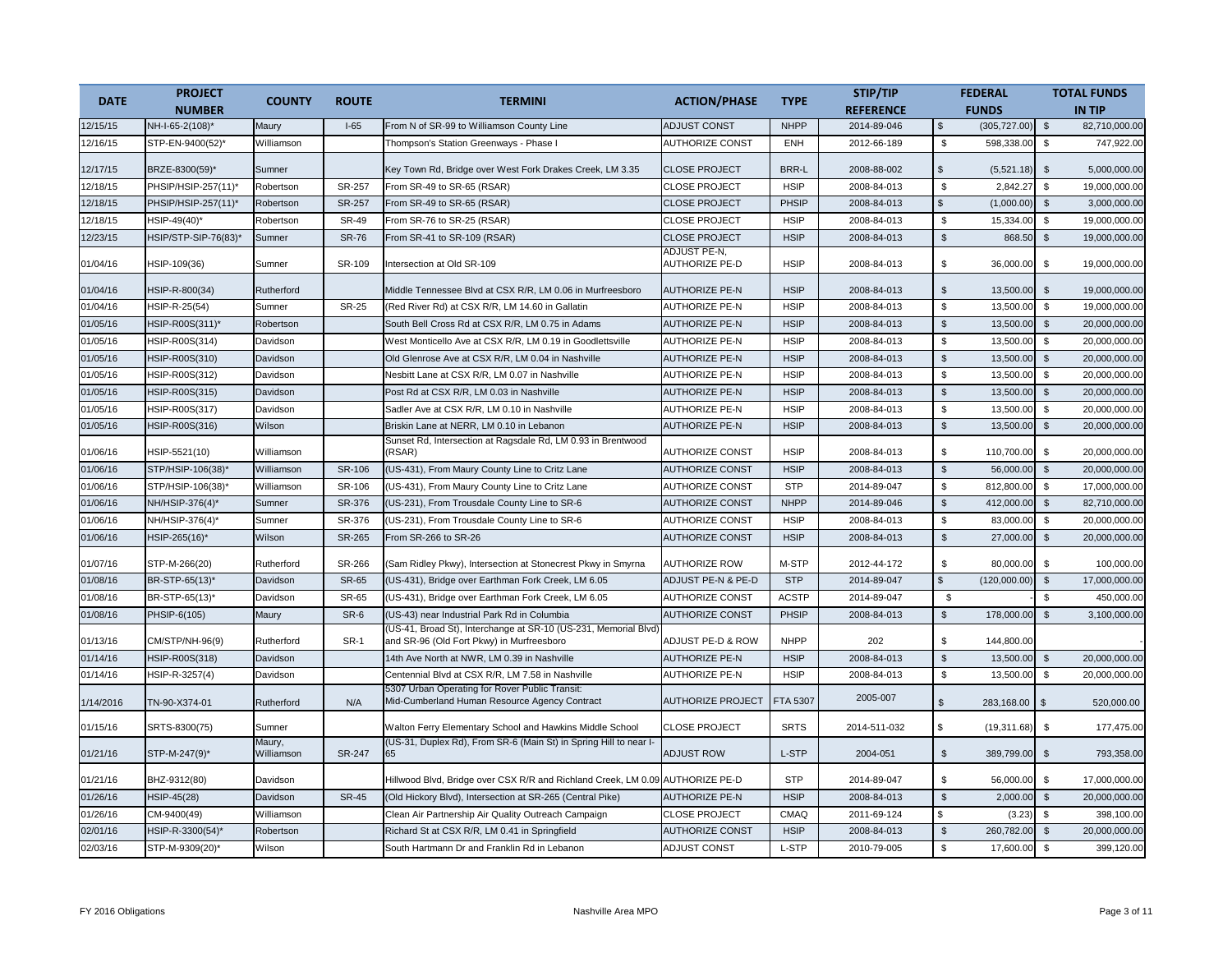| <b>DATE</b> | <b>PROJECT</b><br><b>NUMBER</b> | <b>COUNTY</b>       | <b>ROUTE</b>  | <b>TERMINI</b>                                                                                                                  | <b>ACTION/PHASE</b>                                               | <b>TYPE</b>           | STIP/TIP<br><b>REFERENCE</b> |                | <b>FEDERAL</b><br><b>FUNDS</b> |                | <b>TOTAL FUNDS</b><br><b>IN TIP</b> |
|-------------|---------------------------------|---------------------|---------------|---------------------------------------------------------------------------------------------------------------------------------|-------------------------------------------------------------------|-----------------------|------------------------------|----------------|--------------------------------|----------------|-------------------------------------|
| 02/03/16    | STP-M-9309(19)*                 | Wilson              |               | Various Roads in the City of Lebanon                                                                                            | <b>ADJUST CONST</b>                                               | L-STP                 | 2010-79-005                  | $\mathfrak s$  | (17,600.00)                    | $\mathfrak{s}$ | 399,120.00                          |
|             |                                 |                     |               | (US-31A), From N of Mill Creek to near SR-254 (Old Hickory                                                                      | <b>AUTHORIZE ROW</b>                                              |                       |                              |                |                                |                |                                     |
| 02/03/16    | NH-11(81)                       | Davidson            | <b>SR-11</b>  | Blvd)                                                                                                                           | <b>ACQUISITION</b>                                                | <b>NHPP</b>           | 2014-82-049                  | \$             | 23,040,000.00                  | \$             | 34, 154, 406.00                     |
| 02/03/16    | STP-112(6)                      | Davidson            | SR-112        | (US-41A), From SR-12 (Ashland City Hwy) to SR-155 (Briley<br>Pkwy)                                                              | <b>ADJUST PE-D:</b><br><b>AUTHORIZE ROW</b><br><b>ACQUISITION</b> | <b>STP</b>            | 2014-110-058                 | $\mathfrak s$  | 9,982,400.00                   | $\mathfrak{S}$ | 12,900,000.00                       |
|             |                                 |                     |               |                                                                                                                                 |                                                                   |                       |                              |                |                                |                |                                     |
| 02/09/16    | CM-9321(2)                      | Sumner,<br>Davidson |               | Long Hollow Pike, From Main St to Loretta Dr; and Conference<br>Dr, From Long Hollow Pike to Mission Ridge Dr in Goodlettsville | <b>AUTHORIZE PE-N</b>                                             | CMAQ<br><b>HPP</b>    | 2015-17-218                  | \$             | 170,000.00                     | \$             | 285,000.00                          |
| 02/09/16    | HPP-9315(9)                     | Rutherford          |               | Jefferson Springs Greenway Extension in Smyrna                                                                                  | <b>ADJUST PE-D</b>                                                | (TN100)               | 2006-304                     | \$             | 4,834.00                       | $\sqrt[6]{2}$  | 13,516.00                           |
| 02/16/16    | CM/STP-M-9307(16)               | Sumner              |               | Sanders Ferry/Drakes Creek Bike Trail, From Main St to Old<br>Hickory Lake in Hendersonville                                    | <b>ADJUST PE-N</b>                                                | U-STP                 | 2012-56-171                  | \$             | 59,680.00                      | \$             | 74,600.00                           |
| 02/17/16    | $IM-65-2(95)$                   | Williamson          | $I-65$        | From N of SR-248 (Goose Creek By-Pass) to N of SR-96                                                                            | <b>ADJUST CONST</b>                                               | <b>IM</b>             | 2008-89-010                  | $$\mathbb{S}$$ | (495,000.00)                   | $$\mathbb{S}$$ | 800,000.00                          |
|             |                                 |                     |               | (US-31E, Gallatin Rd), Bridge over CSX R/R, LM 19.43 (SBL) and ADJUST ROW &                                                     |                                                                   |                       |                              |                |                                |                |                                     |
| 02/17/16    | BR-NH-6(50)                     | Davidson            | SR-6          | LM 19.47 (NBL) in Nashville                                                                                                     | CONST                                                             | BRR-S                 | 2008-88-011                  | \$             | (97,600.00)                    | \$             | 29,083,874.00                       |
| 02/17/16    | <b>HSIP-NHE-45(24)</b>          | Davidson            | <b>SR-45</b>  | From the Ramp to I-40 to the Bridge over I-40                                                                                   | <b>CLOSE PROJECT</b>                                              | <b>HSIP</b>           | 2008-84-013                  | $$\mathbb{S}$$ | (1,082.61)                     | $\mathfrak{S}$ | 20,000,000.00                       |
| 02/18/16    | BHZ-9312(80)                    | Davidson            |               | Hillwood Blvd, Bridge over CSX R/R and Richland Creek, LM 0.09 AUTHORIZE ROW                                                    |                                                                   | <b>STP</b>            | 2014-89-047                  | \$             | 585,600.00                     | \$             | 17,000,000.00                       |
| 02/18/16    | HSIP-265(10)                    | Davidson            | SR-265        | From SR-45 to Wilson County Line                                                                                                | <b>CLOSE PROJECT</b>                                              | <b>HSIP</b>           | 2008-84-013                  | $$\mathbb{S}$$ | (4,573.81)                     | $\mathfrak s$  | 20,000,000.00                       |
| 02/18/16    | HSIP-24(38)                     | Davidson            | <b>SR-24</b>  | (US-70), From Highland View Dr to near Andrew Jackson Pkwy                                                                      | <b>CLOSE PROJECT</b>                                              | <b>HSIP</b>           | 2008-84-013                  | \$             | 9,127.22                       | $\mathbb{S}$   | 20,000,000.00                       |
| 02/19/16    | NH-I-REG3(118)                  | Region 3            |               | Freeway Service Patrol - Nashville (FY 2013)                                                                                    | <b>CLOSE PROJECT</b>                                              | <b>NHS</b>            | 2008-89-091                  | $\,$           | (4,350.32)                     | $\sqrt[6]{3}$  | 5,986,200.00                        |
| 02/22/16    | STP-EN-9312(101)*               | Davidson            |               | Warner Parks Trail Linkage Improvements - Phase I                                                                               | <b>CLOSE PROJECT</b>                                              | <b>ENH</b>            | 2011-16-166                  | $\mathfrak{L}$ | (185, 834.14)                  | $\mathbb{S}$   | 1,591,429.00                        |
| 02/22/16    | STP-EN-8300(74)                 | Sumner              |               | Douglass-Clark House near the Station Camp Creek Greenway                                                                       | <b>CLOSE PROJECT</b>                                              | <b>ENH</b>            | 2012-58-202                  | \$             | (11, 462.27)                   | $\mathfrak{S}$ | 867,261.00                          |
| 02/23/16    | STP/HSIP-25(52)*                | Robertson           | <b>SR-25</b>  | From E of Simmons Rd to SR-41                                                                                                   | AUTHORIZE CONST                                                   | <b>HSIP</b>           | 2008-84-013                  | \$             | 81,877.00                      | $\mathfrak s$  | 20,000,000.00                       |
| 02/23/16    | STP/HSIP-25(52)*                | Robertson           | <b>SR-25</b>  | From E of Simmons Rd to SR-41                                                                                                   | <b>AUTHORIZE CONST</b>                                            | <b>STP</b>            | 2014-89-047                  | $\mathfrak s$  | 536,422.00                     | $\mathfrak{S}$ | 17,000,000.00                       |
| 02/23/16    | STP/HSIP-49(43)*                | Robertson           | <b>SR-49</b>  | From SR-52 to Kentucky State Line                                                                                               | <b>AUTHORIZE CONST</b>                                            | <b>HSIP</b>           | 2008-84-013                  | \$             | 7,623.00                       | $\mathbb{S}$   | 20,000,000.00                       |
| 02/23/16    | STP/HSIP-49(43)*                | Robertson           | <b>SR-49</b>  | From SR-52 to Kentucky State Line                                                                                               | <b>AUTHORIZE CONST</b>                                            | <b>STP</b>            | 2014-89-047                  | $$\mathbb{S}$$ | 362,698.00                     | $\sqrt[6]{3}$  | 17,000,000.00                       |
| 02/23/16    | HSIP-266(23)*                   | Wilson              | SR-266        | From SR-265 to Moriah Dr                                                                                                        | <b>AUTHORIZE CONST</b>                                            | <b>HSIP</b>           | 2008-84-013                  | \$             | 26,004.00                      | \$             | 20,000,000.00                       |
| 02/23/16    | HSIP-248(14)*                   | Williamson          | <b>SR-248</b> | (Goose Creek Bypass), From SR-6 to SR-106 (Lewisburg Pike)                                                                      | <b>AUTHORIZE CONST</b>                                            | <b>HSIP</b>           | 2008-84-013                  | $\mathbb{S}$   | 96,192.00                      | $\mathfrak{S}$ | 20,000,000.00                       |
| 02/23/16    | NH/HSIP-155(26)                 | Davidson            | SR-155        | From McGavock Pike Ramp to Bridge over I-65                                                                                     | <b>AUTHORIZE CONST</b>                                            | <b>HSIP</b>           | 2008-84-013                  | \$             | 60,575.00                      | $\mathfrak{s}$ | 20.000.000.00                       |
| 02/23/16    | NH/HSIP-155(26)                 | Davidson            | SR-155        | From McGavock Pike Ramp to Bridge over I-65                                                                                     | <b>AUTHORIZE CONST</b>                                            | <b>NHPP</b>           | 2014-89-046                  | $$\mathbb{S}$$ | 3,336,434.00                   | \$             | 112,710,000.00                      |
| 02/23/16    | HSIP-254(9)*                    | Davidson            | SR-254        | From SR-100 to SR-106 in Nashville                                                                                              | <b>AUTHORIZE CONST</b>                                            | <b>HSIP</b>           | 2008-84-013                  | \$             | 23,468.00                      | \$             | 20,000,000.00                       |
| 02/23/16    | NH/HSIP-6(115)                  | Davidson            | SR-6          | (US-31), From Briarville Rd to SR-155 Underpass                                                                                 | <b>AUTHORIZE CONST</b>                                            | <b>HSIP</b>           | 2008-84-013                  | $\mathfrak s$  | 21,037.00                      | $\mathfrak s$  | 20,000,000.00                       |
| 02/23/16    | NH/HSIP-6(115)                  | Davidson            | SR-6          | (US-31), From Briarville Rd to SR-155 Underpass                                                                                 | <b>AUTHORIZE CONST</b>                                            | <b>NHPP</b>           | 2014-89-046                  | $$\mathbb{S}$$ | 848,687.00                     | \$             | 112,710,000.00                      |
| 02/23/16    | HSIP-269(29)*                   | Rutherford          | SR-269        | From SR-11 (Horton Hwy) to Versailles Rd                                                                                        | <b>AUTHORIZE CONST</b>                                            | <b>HSIP</b>           | 2008-84-013                  | $$\mathbb{S}$$ | 67,492.00                      | $\mathbb{S}$   | 20,000,000.00                       |
| 02/24/16    | HPP-9306(16)                    | Sumner              |               | Relocated Airport Rd, From N of Cairo Rd to E of Steam Plant Rd                                                                 | <b>AUTHORIZE CONST</b>                                            | <b>HPP</b><br>(TN281) | 2011-510-017                 | \$             | 1,499,744.00                   | \$             | 1,500,000.00                        |
| 02/24/16    | HPP-9306(16)                    | Sumner              |               | Relocated Airport Rd, From N of Cairo Rd to E of Steam Plant Rd                                                                 | <b>AUTHORIZE CONST</b>                                            | State<br>(SIA)        | 2011-510-017                 | $\mathfrak{S}$ |                                | \$             | 2,496,527.00                        |
| 02/24/16    | PHSIP-6(102)*                   | Williamson          | SR-6          | (US-31), From SR-248 to SR-397 (RSAR)                                                                                           | ADJUST PE-D,<br><b>AUTHORIZE CONST</b>                            | PHSIP                 | 2008-84-013                  | \$             | 187,800.00                     | \$             | 4,000,000.00                        |
| 02/24/16    | HSIP-109(36)                    | Sumner              | SR-109        | Intersection at Old SR-109                                                                                                      | <b>ADJUST PE-N,</b><br><b>AUTHORIZE CONST</b>                     | <b>HSIP</b>           | 2008-84-013                  | $\mathfrak s$  | 1,850,095.00                   | $\mathfrak{S}$ | 24,000,000.00                       |
| 02/24/16    | HSIP-245(8)*                    | Maury               | SR-245        | From Neely Hollow Rd to SR-50                                                                                                   | <b>AUTHORIZE CONST</b>                                            | <b>HSIP</b>           | 2008-84-013                  | \$             | 203,095.00                     | $$\mathbb{S}$$ | 24,000,000.00                       |
| 02/24/16    | PHSIP-6(106)*                   | Sumner              | SR-6          | (US-31E), Intersection at Deshea Creek Rd/Brights Lane                                                                          | <b>ADJUST PE-N,</b><br><b>AUTHORIZE CONST</b>                     | <b>PHSIP</b>          | 2008-84-013                  | $\mathfrak{S}$ | 390,369.00                     | $\mathfrak{S}$ | 4,000,000.00                        |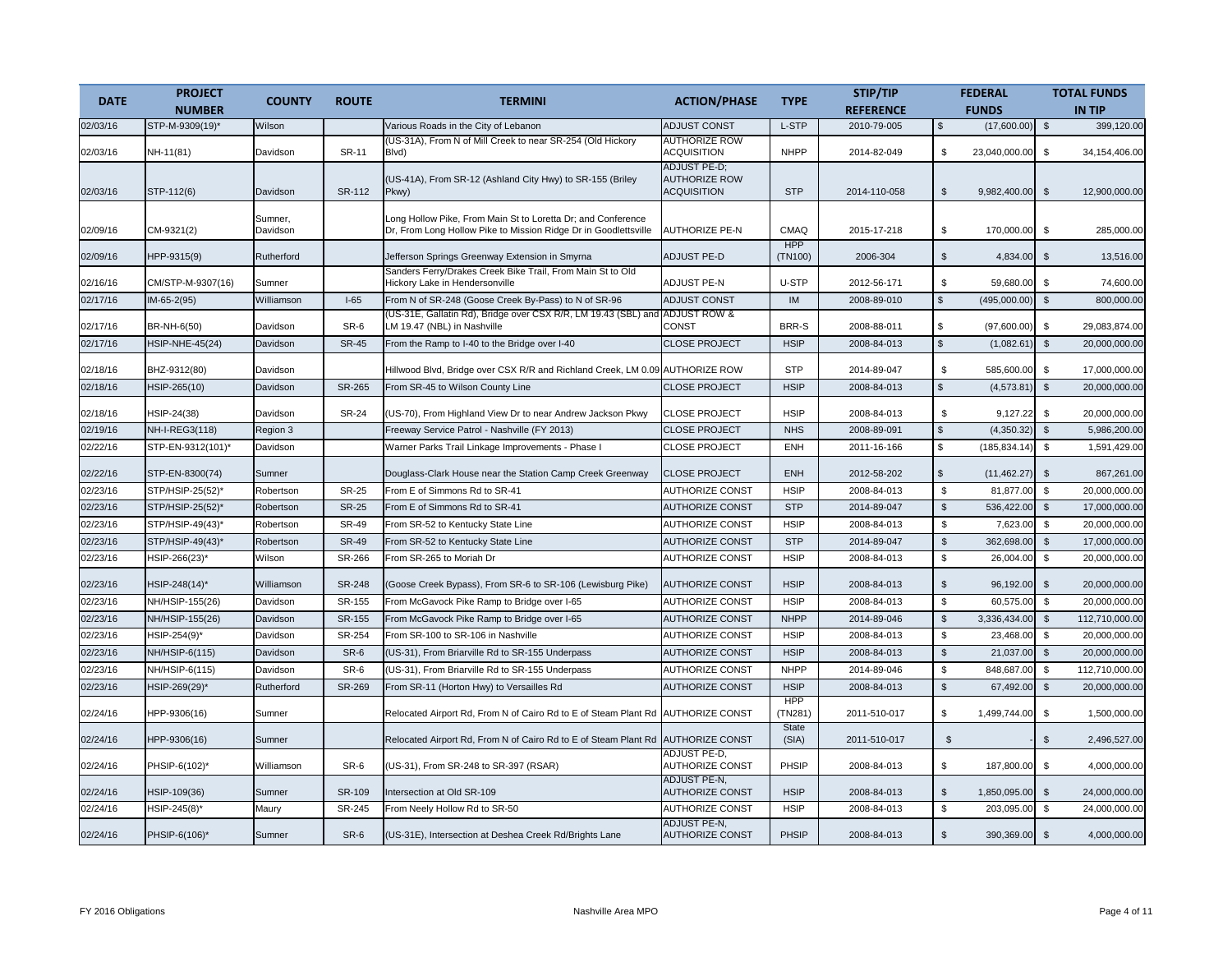| <b>DATE</b> | <b>PROJECT</b><br><b>NUMBER</b> | <b>COUNTY</b>       | <b>ROUTE</b>     | <b>TERMINI</b>                                                                                                                           | <b>ACTION/PHASE</b>                                 | <b>TYPE</b>  | STIP/TIP<br><b>REFERENCE</b> |                    | <b>FEDERAL</b><br><b>FUNDS</b> |                | <b>TOTAL FUNDS</b><br><b>IN TIP</b> |
|-------------|---------------------------------|---------------------|------------------|------------------------------------------------------------------------------------------------------------------------------------------|-----------------------------------------------------|--------------|------------------------------|--------------------|--------------------------------|----------------|-------------------------------------|
| 02/25/16    | STP-M-NH-50(57)*                | Maury               | SR-50            | Intersection at SR-245 (Campbellville Pike), LM 15.76 in<br>Columbia                                                                     | <b>AUTHORIZE CONST</b>                              | <b>STP</b>   | 2014-89-047                  | \$                 | 602,880.00                     | \$             | 17,000,000.00                       |
| 02/26/16    | CM-9312(113)                    | Wilson              |                  | West Division St Greenway (Town Center Trail), From near<br>Brookstone Blvd to 4th Ave                                                   | <b>ADJUST CONST</b>                                 | <b>CMAQ</b>  | 2008-76-024                  | $$\mathbb{S}$$     | (456, 630.00)                  | $\mathfrak{s}$ | 646,551.00                          |
| 02/29/16    | STP-NH/HSIP-96(43)              | Rutherford          | <b>SR-96</b>     | From Williamson County Line to Veterans Pkwy                                                                                             | <b>CLOSE PROJECT</b>                                | <b>STP</b>   | 2014-89-047                  | $\mathbb S$        | (58, 643.38)                   | \$             | 17,000,000.00                       |
| 02/29/16    | STP-NH/HSIP-96(43)*             | Rutherford          | <b>SR-96</b>     | From Williamson County Line to Veterans Pkwy                                                                                             | <b>CLOSE PROJECT</b>                                | <b>HSIP</b>  | 2008-84-013                  | $\mathfrak s$      | 10,738.40                      | $\mathfrak{s}$ | 24,000,000.00                       |
| 02/29/16    | HSIP-269(27)*                   | Rutherford          | SR-269           | From E of Versailles Rd to SR-10                                                                                                         | <b>CLOSE PROJECT</b>                                | <b>HSIP</b>  | 2008-84-013                  | \$                 | (9,873.51)                     | \$             | 24,000,000.00                       |
| 03/02/16    | STP-M-41(21)                    | Sumner              | <b>SR-41</b>     | (US-31W), From N of SR-76 to N of Garland Dr                                                                                             | <b>AUTHORIZE PE-D</b>                               | U-STP        | 2015-56-074                  | $\mathbb{S}$       | 159,298.00                     | $\mathfrak{s}$ | 249,123.00                          |
| 03/02/16    | BR/HPP-NHE-109(19)              | Sumner,<br>Wilson   | SR-109           | Bridge over Cumberland River, LM 14.91                                                                                                   | <b>CONVERT ADVANCE</b><br><b>CONST &amp; ADJUST</b> | <b>NHPP</b>  | 2014-89-046                  | \$                 | 14,475,825.00                  | $\mathfrak{L}$ | 112,710,000.00                      |
| 03/02/16    | STP/NH/DEMO-65(8)*              | Robertson           | <b>SR-65</b>     | (US-431), From Walling Rd to SR-11 (US-41, Memorial Blvd) in<br>Springfield                                                              | <b>ADJUST CONST</b>                                 | <b>NHPP</b>  | 2014-32-039                  | \$                 | 2,504,641.00                   | \$             | 21,150,000.00                       |
| 03/03/16    | NH-1(297)                       | Rutherford          | <b>SR-1</b>      | (US-41, Broad St), Interchange at SR-10 (US-231, Memorial Blvd)<br>and SR-96 (Old Fort Pkwy) in Murfreesboro                             | <b>ADJUST CONST</b>                                 | <b>NHPP</b>  | 2012-44-201                  | \$                 | 3,546,476.00                   | \$             | 16,500,000.00                       |
| 03/07/16    | NH-FSP3-FY16(11)                | Davidson            |                  | Nashville Freeway Service Patrol (Help Trucks) FY 2016-2018                                                                              | <b>AUTHORIZE PROJECT</b>                            | <b>NHPP</b>  | 2014-89-046                  | $\mathfrak{L}$     | 2,891,600.00                   | $\mathfrak{L}$ | 112,710,000.00                      |
| 03/07/16    | NH-ITS/UPC3-FY16(7)             | Davidson            |                  | Nashville ITS Control Center - FY 2016-2018 (Utilities, Power and<br>Communications)                                                     | <b>AUTHORIZE PROJECT</b>                            | <b>NHPP</b>  | 2014-89-046                  | \$                 | 300,000.00                     | \$             | 112,710,000.00                      |
| 03/07/16    | NH-ITS/OCC3-FY16(3)             | Davidson            |                  | Nashville ITS Control Center FY 2016-2018 (Operations)                                                                                   | <b>AUTHORIZE PROJECT</b>                            | <b>NHPP</b>  | 2014-89-046                  | $$\mathbb{S}$$     | 900,000.00                     | \$             | 112,710,000.00                      |
| 03/09/16    | PHSIP-REG3(161)                 | Davidson,<br>Wilson |                  | Shute Ln/Saundersville Rd, From SR-45 to Nonaville Rd in<br>Wilson County (RSAR)                                                         | <b>CLOSE PROJECT</b>                                | PHSIP        | 2008-84-013                  | \$                 | (81,956.04)                    | $\mathfrak{L}$ | 4,000,000.00                        |
| 03/10/16    | HSIP-R00S(171)*                 | Williamson          |                  | Trinity Rd at CSX R/R near Franklin                                                                                                      | <b>CLOSE PROJECT</b>                                | <b>HSIP</b>  | 2008-84-013                  | $\mathbf{\hat{s}}$ | (92, 494.59)                   | $\mathfrak{s}$ | 24,000,000.00                       |
| 03/10/16    | HSIP-R-1(361)*                  | Davidson            | SR-1             | (US-70), Intersection at McCrory Lane near CSX R/R in Nashville AUTHORIZE PE-D                                                           |                                                     | <b>HSIP</b>  | 2008-84-013                  | \$                 | 45,000.00                      | \$             | 24,000,000.00                       |
| 03/10/16    | STP/HSIP-106(38)*               | Williamson          | SR-106           | (US-431), From Maury County Line to Critz Lane                                                                                           | <b>ADJUST CONST</b>                                 | <b>HSIP</b>  | 2008-84-013                  | $\mathfrak{L}$     | (5,778.00)                     | $\mathfrak{s}$ | 24,000,000.00                       |
| 03/10/16    | STP/HSIP-106(38)*               | Williamson          | SR-106           | (US-431), From Maury County Line to Critz Lane                                                                                           | <b>ADJUST CONST</b>                                 | <b>STP</b>   | 2014-89-047                  | \$                 | (202, 300.00)                  | \$             | 17,000,000.00                       |
| 03/10/16    | CM-STP-8300(46)*                | Sumner              |                  | SR-52, From SR-109 to S. Russell St; College St, From Searcy<br>Ln to Morningside Dr; Searcy Ln, From College St to SR-52 in<br>Portland | <b>CLOSE PROJECT</b>                                | <b>CMAQ</b>  | 314                          | $$\mathbb{S}$$     | (8,997.72)                     | $\mathfrak{S}$ | 131,250.00                          |
| 03/10/16    | NH-I-65-2(109)                  | Davidson            | $I-65$           | From S of Armory Dr to SR-6 Bridge (8th Ave South) in Nashville                                                                          | <b>ADJUST CONST</b>                                 | <b>NHPP</b>  | 2014-89-046                  | \$                 | (285, 475.00)                  | \$             | 112,710,000.00                      |
| 03/10/16    | NH/HSIP-376(4)*                 | Sumner              | SR-376           | (US-231), From Trousdale County Line to SR-6                                                                                             | <b>ADJUST CONST</b>                                 | <b>NHPP</b>  | 2014-89-046                  | $\mathfrak{L}$     | (58, 273.00)                   | \$             | 112,710,000.00                      |
| 03/10/16    | NH/HSIP-376(4)*                 | Sumner              | SR-376           | (US-231), From Trousdale County Line to SR-6                                                                                             | <b>ADJUST CONST</b>                                 | <b>HSIP</b>  | 2008-84-013                  | \$                 | (3,086.00)                     | \$             | 24,000,000.00                       |
| 03/15/16    | CM-9319(2)*                     | Sumner              | SR-109, SR<br>52 | SR-109 (Broadway); SR-52, Various Intersections in Portland                                                                              | <b>ADJUST PE-N;</b><br><b>AUTHORIZE PE-D</b>        | <b>CMAQ</b>  | 2015-57-061                  | $\mathbb{S}$       | 49,400.00                      | $\mathfrak{S}$ | 73,400.00                           |
| 03/21/16    | HPP/NH-109(14)                  | Sumner              | SR-109           | From N of Cumberland River Bridge to SR-109 Bypass S of<br>Gallatin                                                                      | ADJUST PE-D & ROW:<br><b>AUTHORIZE CONST</b>        | <b>NHPP</b>  | AM-018                       | \$                 | 7,371,240.00                   | \$             | 27,105,000.00                       |
| 03/22/16    | HSIP-I-440-4(80)                | <b>Davidson</b>     | $I - 440$        | Interchange at Murphy Rd Exit 1, Eastbound Ramp (Ramp Queue<br>Project)                                                                  | <b>ADJUST PE-N</b>                                  | <b>HSIP</b>  | 2008-84-013                  | $\mathbb{S}$       | 22,500.00                      | $\mathfrak{S}$ | 24,000,000.00                       |
| 03/22/16    | STP-M-9400(45)                  | Williamson          |                  | ITS, Safety and Traveler Information System                                                                                              | <b>CLOSE PROJECT</b>                                | U-STP        | 2006-122                     | \$                 | (6,600.00)                     | $\mathfrak s$  | 138,000.00                          |
| 03/23/16    | HSIP-R-1(361)*                  | <b>Davidson</b>     | <b>SR-1</b>      | (US-70), Intersection at McCrory Lane near CSX R/R in Nashville                                                                          | <b>AUTHORIZE ROW</b>                                | <b>HSIP</b>  | 2008-84-013                  | $\mathfrak{S}$     | 41,400.00                      | $\frac{3}{2}$  | 24,000,000.00                       |
| 03/24/16    | PHSIP/HSIP-11(72)*              | Williamson          | <b>SR-11</b>     | (US-31A), Intersection at SR-96 (EPD)                                                                                                    | <b>AUTHORIZE ROW</b>                                | <b>HSIP</b>  | 2008-84-013                  | \$                 | 265.500.00                     | \$             | 24.000.000.00                       |
| 03/29/16    | PHSIP-397(12)                   | Williamson          | SR-397           | (Mack Hatcher Pkwy), Intersections at SR-106 and South Royal<br>Oaks Blvd in Franklin                                                    | <b>ADJUST PE-N</b>                                  | <b>PHSIP</b> | 2008-84-013                  | $\mathfrak{L}$     | (95,000.00)                    | $\mathfrak{s}$ | 4,000,000.00                        |
| 04/01/16    | HSIP-9500(17)*                  | Wilson              |                  | Various Local Roads in Wilson County (Local Roads Safety<br>Initiative)                                                                  | ADJUST PE-N;<br><b>AUTHORIZE PE-D</b>               | <b>HSIP</b>  | 2008-84-013                  | \$                 | 7,200.00                       | \$             | 24,000,000.00                       |
| 04/01/16    | HSIP-9307(14)                   | Sumner              |                  | SR-6, SR-258, Walton Ferry Rd, Sanders Ferry Rd and Indian<br>Lake Blvd at Various Intersections in Hendersonville                       | <b>WITHDRAW PROJECT</b>                             | <b>HSIP</b>  | 2008-84-013                  | $\mathfrak{L}$     | (33,300.00)                    | $\mathfrak{s}$ | 24,000,000.00                       |
| 04/01/16    | HSIP-I-65-2(102)                | Davidson            | $I-65$           | Northbound Exit Ramp at SR-254 (Old Hickory Blvd) (Ramp<br>Queue Project)                                                                | <b>ADJUST PE-N</b>                                  | <b>HSIP</b>  | 2008-84-013                  | \$                 | 135,000.00                     | \$             | 24,000,000.00                       |
| 04/01/16    | HSIP-I-440-4(81)                | <b>Davidson</b>     | $I - 440$        | Interchange at Hillsboro Rd (21st Ave) Exit 3, Westbound Ramp<br>(Ramp Queue Project)                                                    | <b>ADJUST PE-N</b>                                  | <b>HSIP</b>  | 2008-84-013                  | $\mathfrak{L}$     | 40,500.00                      | $\mathfrak{S}$ | 24,000,000.00                       |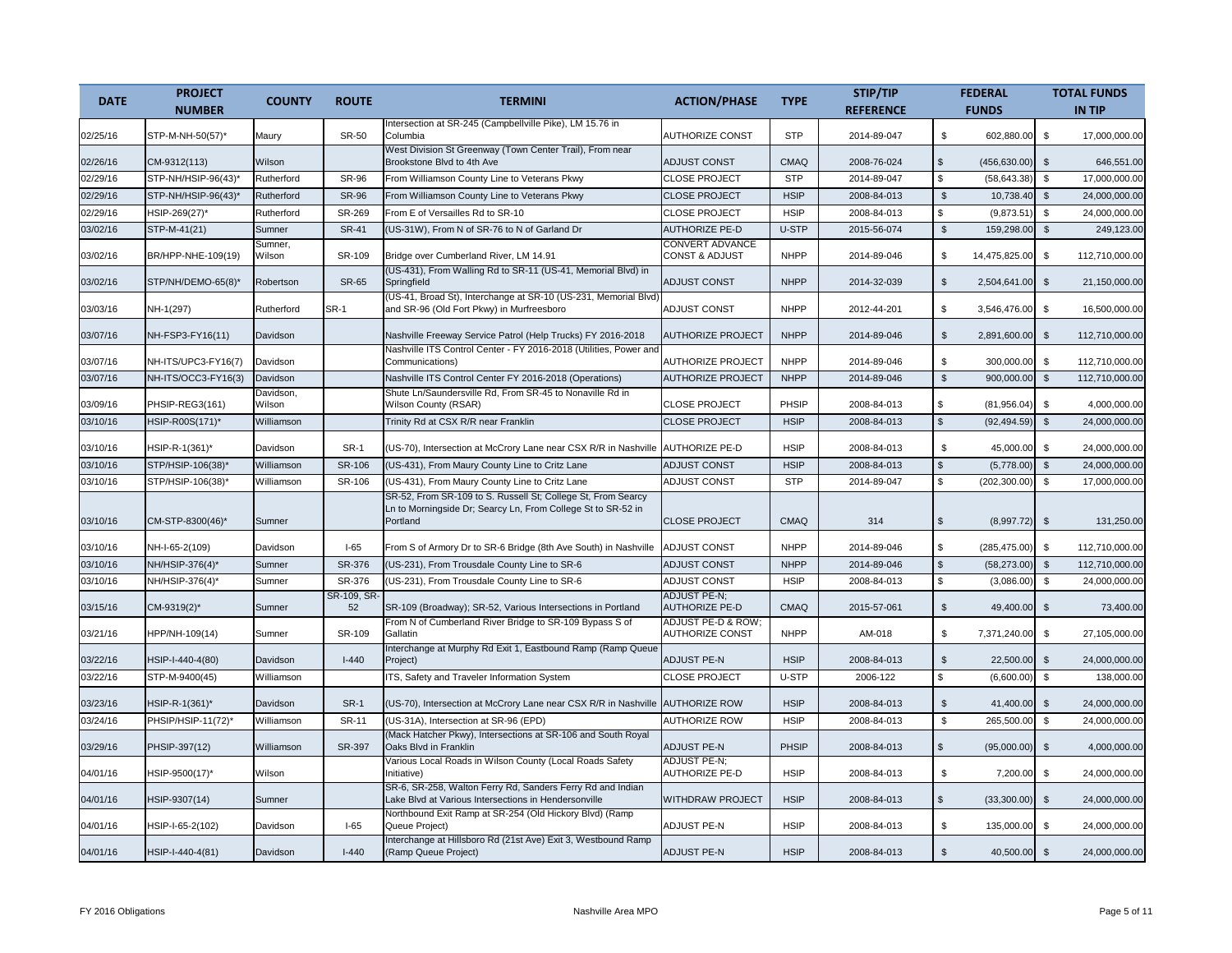|             | <b>PROJECT</b>    |                     |                   |                                                                                                                         |                          |             | STIP/TIP         |                           | <b>FEDERAL</b>   |                         | <b>TOTAL FUNDS</b> |
|-------------|-------------------|---------------------|-------------------|-------------------------------------------------------------------------------------------------------------------------|--------------------------|-------------|------------------|---------------------------|------------------|-------------------------|--------------------|
| <b>DATE</b> | <b>NUMBER</b>     | <b>COUNTY</b>       | <b>ROUTE</b>      | <b>TERMINI</b>                                                                                                          | <b>ACTION/PHASE</b>      | <b>TYPE</b> | <b>REFERENCE</b> |                           | <b>FUNDS</b>     |                         | <b>IN TIP</b>      |
| 04/01/16    | HSIP-I-24-1(109)  | Davidson            | $I-24$            | nterchange at SR-171 (Old Hickory Blvd) Exit 62, Eastbound<br>Ramp (Ramp Queue Project)                                 | <b>ADJUST PE-N</b>       | <b>HSIP</b> | 2008-84-013      | \$                        | 45,000.00        | \$                      | 24,000,000.00      |
| 4/1/2016    | TN-90-X387-01     | Rutherford          | N/A               | 5307 Urban Capital Funding for Rover Public Transit:<br>Capital for Preventive Maintenance Activities                   | <b>AUTHORIZE PROJECT</b> | FTA 5307    | 2014-45-019      | $\mathfrak{L}$            | 78.825.00 \$     |                         | 525.000.00         |
| 4/1/2016    | TN-90-X374-01     | Rutherford          | N/A               | 5307 Urban Capital for Rover Public Transit:<br>Equipment                                                               | <b>AUTHORIZE PROJECT</b> | FTA 5307    | 2008-45-090      | \$                        | 2,871.00         | - \$                    | 100,000.00         |
| 04/07/16    | HSIP-258(13)*     | Sumner              | <b>SR-258</b>     | From New Hope Rd to Robertson County Line                                                                               | <b>AUTHORIZE CONST</b>   | <b>HSIP</b> | 2008-84-013      | $\mathfrak s$             | 26,078.00        | $\mathfrak s$           | 24,000,000.00      |
| 04/07/16    | STP/HSIP-65(19)*  | Robertson           | SR-65             | (US-431), From N of SR-11 to Brick School Rd                                                                            | <b>AUTHORIZE CONST</b>   | <b>HSIP</b> | 2008-84-013      | \$                        | 63,142.00        | \$                      | 24,000,000.00      |
| 04/07/16    | STP/HSIP-65(19)*  | Robertson           | <b>SR-65</b>      | (US-431), From N of SR-11 to Brick School Rd                                                                            | <b>AUTHORIZE CONST</b>   | <b>STP</b>  | 2014-89-047      | $\frac{1}{2}$             | 787,130.00       | $\sqrt[6]{\frac{1}{2}}$ | 20,000,000.00      |
| 04/08/16    | NH-I-098-3(27)    | Region 3            |                   | Nashville ITS System Maintenance (2016-2018)                                                                            | <b>AUTHORIZE PROJECT</b> | <b>NHPP</b> | 2014-89-046      | \$                        | 5,267,200.00     | \$                      | 112,710,000.00     |
| 04/12/16    | PHSIP-26(63)      | Wilson              | <b>SR-26</b>      | (US-70), Intersection at Bluebird Rd/C.L. Manier St (Includes<br>Signal Timing from SR-24 to Tennessee Blvd) in Lebanon | <b>AUTHORIZE ROW</b>     | PHSIP       | 2008-84-013      | $\mathfrak s$             | 26,000.00        | $\mathfrak{S}$          | 4,000,000.00       |
| 04/18/16    | NH/HSIP-166(12)*  | Maury               | SR-166            | nterchange at SR-6 (US-43) in Mount Pleasant                                                                            | <b>AUTHORIZE CONST</b>   | <b>NHPP</b> | 2016-23-225      | \$                        | 8,273,051.00     | \$                      | 10,450,000.00      |
| 04/18/16    | NH/HSIP-166(12)*  | Maury               | SR-166            | nterchange at SR-6 (US-43) in Mount Pleasant                                                                            | <b>AUTHORIZE CONST</b>   | <b>HSIP</b> | 2016-23-225      | $\mathbb{S}$              | 6,637,950.00     | $\mathbb{S}$            | 7,375,500.00       |
| 04/18/16    | HSIP-R00S(366)*   | Robertson           |                   | Murphy St at CSX R/R, LM 0.17 in Adams                                                                                  | <b>AUTHORIZE PE-N</b>    | <b>HSIP</b> | 2008-84-013      | $\boldsymbol{\mathsf{S}}$ | 7,500.00         | \$                      | 24,000,000.00      |
| 04/19/16    | HSIP-R00S(364)    | Robertson           |                   | ndustrial Dr at CSX R/R, LM 0.04 in Greenbrier                                                                          | <b>AUTHORIZE PE-N</b>    | <b>HSIP</b> | 2008-84-013      | $\mathbb{S}$              | 13,500.00        | $\mathbf{s}$            | 24,000,000.00      |
| 04/19/16    | HSIP-R00S(359)    | Davidson            |                   | 12th Ave North at NWR R/R, LM 0.36 in Nashville                                                                         | <b>AUTHORIZE PE-N</b>    | <b>HSIP</b> | 2008-84-013      | $\mathbb S$               | 13,500.00        | \$                      | 24,000,000.00      |
| 04/19/16    | HSIP-R00S(363)    | Robertson           |                   | East Main St at CSX R/R, LM 0.22 in Greenbrier                                                                          | <b>AUTHORIZE PE-N</b>    | <b>HSIP</b> | 2008-84-013      | $\mathfrak s$             | 13,500.00        | $\mathbf{s}$            | 24,000,000.00      |
| 04/19/16    | HSIP-R00S(358)    | Davidson            |                   | 18th Ave North at NWR R/R, LM 0.16 in Nashville                                                                         | <b>AUTHORIZE PE-N</b>    | <b>HSIP</b> | 2008-84-013      | \$                        | 13,500.00        | $\mathbf{s}$            | 24,000,000.00      |
| 04/19/16    | HSIP-R00S(357)*   | Davidson            |                   | Bakers Station Rd at CSX R/R, LM 0.26 in Nashville                                                                      | <b>AUTHORIZE PE-N</b>    | <b>HSIP</b> | 2008-84-013      | $$\mathbb{S}$$            | 13.500.00        | $\mathbb{S}$            | 24,000,000.00      |
| 04/19/16    | HSIP-R00S(365)*   | Sumner              |                   | Butler Rd at CSX R/R, LM 2.31                                                                                           | <b>AUTHORIZE PE-N</b>    | <b>HSIP</b> | 2008-84-013      | \$                        | 13,500.00        | \$                      | 24,000,000.00      |
| 04/19/16    | HSIP-R-25(55)     | Sumner              | <b>SR-25</b>      | (Red River Rd) at CSX R/R, LM 14.64 in Gallatin                                                                         | <b>AUTHORIZE PE-N</b>    | <b>HSIP</b> | 2008-84-013      | $\mathbb{S}$              | 13,500.00        | $\mathbf{s}$            | 24,000,000.00      |
| 04/19/16    | HSIP-R-2018(10)*  | Rutherford          |                   | Fosterville Rd at CSX R/R, LM 1.15                                                                                      | <b>AUTHORIZE PE-N</b>    | <b>HSIP</b> | 2008-84-013      | \$                        | 13,500.00        | \$                      | 24,000,000.00      |
| 04/20/16    | STP/HSIP-106(37)* | Maury               | SR-106            | (US-431), From Marshall County Line to Williamson County Line                                                           | <b>CLOSE PROJECT</b>     | <b>HSIP</b> | 2008-84-013      | $\mathfrak s$             | 1,989.13         | $\mathbb{S}$            | 24,000,000.00      |
| 04/20/16    | STP/HSIP-106(37)* | Maury               | SR-106            | (US-431), From Marshall County Line to Williamson County Line                                                           | <b>CLOSE PROJECT</b>     | <b>STP</b>  | 2014-89-047      | \$                        | (131, 478.06)    | \$                      | 20,000,000.00      |
| 04/22/16    | HSIP-R00S(316)    | Wilson              |                   | Briskin Lane at NERR. LM 0.10 in Lebanon                                                                                | <b>WITHDRAW PROJECT</b>  | <b>HSIP</b> | 2008-84-013      | $$\mathbb{S}$$            | (13,500.00)      | $\frac{1}{2}$           | 24.000.000.00      |
| 04/22/16    | STP/HSIP-25(52)   | Robertson           | <b>SR-25</b>      | From E of Simmons Rd to SR-41                                                                                           | ADJUST CONST             | <b>HSIP</b> | 2008-84-013      | \$                        | (17,938.00)      | $\mathbf{s}$            | 24,000,000.00      |
| 04/22/16    | STP/HSIP-25(52)*  | Robertson           | <b>SR-25</b>      | From E of Simmons Rd to SR-41                                                                                           | <b>ADJUST CONST</b>      | <b>STP</b>  | 2014-89-047      | $\mathsf{\$}$             | (59,063.00)      | $\mathfrak{s}$          | 20,000,000.00      |
| 04/22/16    | NH/HSIP-6(115)    | Davidson            | SR-6              | (US-31), From Briarville Rd to SR-155 Underpass                                                                         | <b>ADJUST CONST</b>      | <b>HSIP</b> | 2008-84-013      | \$                        | (3,080.00)       | $\mathbf{s}$            | 24,000,000.00      |
| 04/22/16    | NH/HSIP-6(115)    | Davidson            | SR-6              | (US-31), From Briarville Rd to SR-155 Underpass                                                                         | ADJUST CONST             | <b>NHPP</b> | 2014-89-046      | $\mathbb{S}$              | (80,077.00)      | $\mathfrak{S}$          | 112,710,000.00     |
| 04/22/16    | STP-M-4285(11)*   | Wilson              |                   | South Hartmann Dr, From S of Hickory Ridge Rd to S of SR-24 in<br>Lebanon                                               | <b>AUTHORIZE PE-N</b>    | L-STP       | 2010-79-005      | \$                        | 9,600.00         | \$                      | 797,243.00         |
| 04/22/16    | STP-M-2069(10)*   | Sumner              |                   | Kirby Rd, From CSX R/R, LM 5.53, to SR-109 in Portland                                                                  | <b>AUTHORIZE PE-N</b>    | L-STP       | 2014-510-040     | $\mathbb{S}$              | 16,000.00        | $\mathfrak{s}$          | 344,959.00         |
| 04/26/16    | NH/HSIP-155(26)   | Davidson            | SR-155            | From McGavock Pike Ramp to Bridge over I-65                                                                             | <b>ADJUST CONST</b>      | <b>HSIP</b> | 2008-84-013      | \$                        | (8,939.00)       | \$                      | 24,000,000.00      |
| 04/26/16    | NH/HSIP-155(26)   | Davidson            | SR-155            | From McGavock Pike Ramp to Bridge over I-65                                                                             | <b>ADJUST CONST</b>      | <b>NHPP</b> | 2014-89-046      | $\mathbb{S}$              | (1, 138, 608.00) | \$                      | 112,710,000.00     |
| 04/26/16    | HSIP-245(8)*      | Maury               | SR-245            | From Neely Hollow Rd to SR-50                                                                                           | <b>ADJUST CONST</b>      | <b>HSIP</b> | 2008-84-013      | $$\mathbb{S}$$            | (76,014.00)      | \$                      | 24,000,000.00      |
| 04/26/16    | CM-174(19)        | Davidson,<br>Sumner | SR-11; SR-<br>174 | SR-11, From Memorial Dr to SR-174; and SR-174, from SR-11 to<br>Loretta Dr in Goodletsville                             | <b>CLOSE PROJECT</b>     | <b>CMAQ</b> | 2011-57-024      | $\mathfrak{s}$            | (23, 636.15)     | $\mathfrak{F}$          | 300,000.00         |
| 04/26/16    | CM-174(20)        | Sumner              | SR-174            | ntersection at Madison Creek Rd                                                                                         | <b>CLOSE PROJECT</b>     | CMAQ        | 2011-57-026      | \$                        | (14, 420.28)     | \$                      | 120,000.00         |
| 04/28/16    | PHSIP-6(102)*     | Williamson          | SR-6              | US-31), From SR-248 to SR-397 (RSAR)                                                                                    | ADJUST CONST             | PHSIP       | 2008-84-013      | $\mathbb{S}$              | (30, 728.00)     | $\mathfrak{s}$          | 4,000,000.00       |
| 04/28/16    | PHSIP-6(106)      | Sumner              | SR-6              | (US-31E), Intersection at Deshea Creek Rd/Brights Lane                                                                  | <b>ADJUST CONST</b>      | PHSIP       | 2008-84-013      | \$                        | (96, 826.00)     | \$                      | 4,000,000.00       |
| 04/28/16    | STP/HSIP-49(43)*  | Robertson           | <b>SR-49</b>      | From SR-52 to Kentucky State Line                                                                                       | <b>ADJUST CONST</b>      | <b>HSIP</b> | 2008-84-013      | $\mathfrak{L}$            | 255.00           | $\mathfrak{s}$          | 24,000,000.00      |
| 04/28/16    | STP/HSIP-49(43)*  | Robertson           | <b>SR-49</b>      | From SR-52 to Kentucky State Line                                                                                       | <b>ADJUST CONST</b>      | <b>STP</b>  | 2014-89-047      | \$                        | (37,003.00)      | \$                      | 20,000,000.00      |
| 04/28/16    | HSIP-248(14)*     | Williamson          | <b>SR-248</b>     | (Goose Creek Bypass), From SR-6 to SR-106 (Lewisburg Pike)                                                              | <b>ADJUST CONST</b>      | <b>HSIP</b> | 2008-84-013      | $\mathbb{S}$              | (13,060.00)      | $\mathfrak{S}$          | 24,000,000.00      |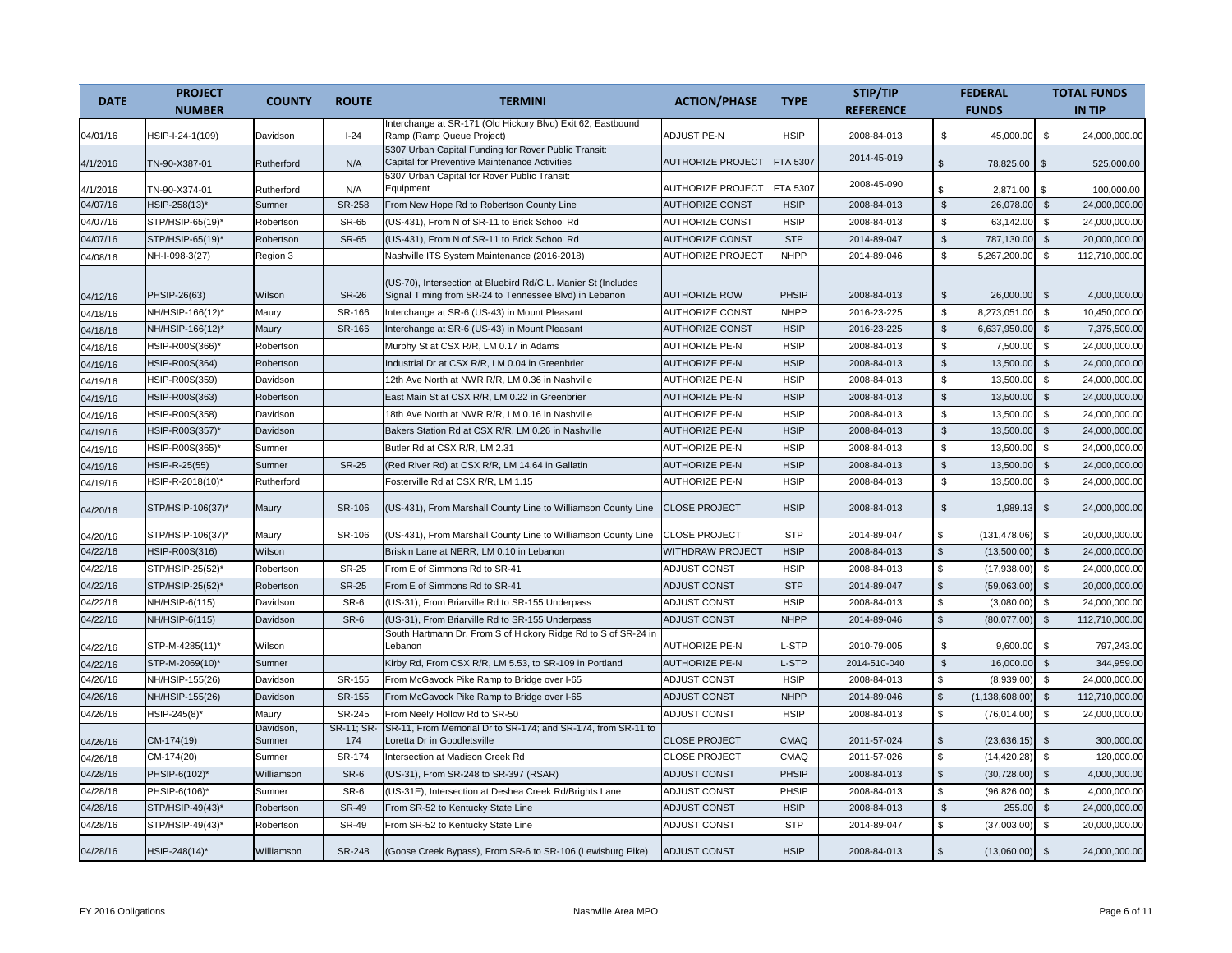| <b>DATE</b> | <b>PROJECT</b>        | <b>COUNTY</b> | <b>ROUTE</b>  | <b>TERMINI</b>                                                                                        | <b>ACTION/PHASE</b>               | <b>TYPE</b>           | STIP/TIP         |                | <b>FEDERAL</b> |                         | <b>TOTAL FUNDS</b> |
|-------------|-----------------------|---------------|---------------|-------------------------------------------------------------------------------------------------------|-----------------------------------|-----------------------|------------------|----------------|----------------|-------------------------|--------------------|
|             | <b>NUMBER</b>         |               |               |                                                                                                       |                                   |                       | <b>REFERENCE</b> |                | <b>FUNDS</b>   |                         | <b>IN TIP</b>      |
| 04/28/16    | HSIP-265(15)*         | Wilson        | SR-265        | From SR-171 to SR-109                                                                                 | <b>CLOSE PROJECT</b>              | <b>HSIP</b>           | 2008-84-013      | \$             | 6,346.89       | \$                      | 24,000,000.00      |
| 05/02/16    | STP-253(8)            | Williamson    | SR-253        | (Concord Rd), From Sunset Rd to SR-11 (Nolensville Rd)                                                | <b>ADJUST UTILITIES</b>           | <b>STP</b>            | 2004-058         | $\mathfrak{S}$ | 160,000.00     |                         |                    |
| 05/02/16    | BH-I-40-4(86)         | Davidson      | $I-40/65$     | Bridges over Herman St/ICG R/R, Clinton St/CSX R/R, Jo<br>Johnston Ave and Charlotte Ave in Nashville | <b>ADJUST PE-D</b>                | <b>NHPP</b>           | 2014-18-045      | \$             | 71,250.00      | \$                      | 5.549.000.00       |
|             |                       |               |               |                                                                                                       | ADJUST PE-N, PE-D, &              |                       |                  |                |                |                         |                    |
| 05/02/16    | IM/NH-40-4(81)        | Davidson      | $I-40$        | From I-40 East to I-440 South                                                                         | ROW; AUTHORIZE<br><b>CONST</b>    | <b>NHPP</b>           | 2009-84-033      | $\mathfrak s$  | 2,565,900.00   | $\mathfrak{S}$          | 3,675,000.00       |
| 05/05/16    | HSIP-R-24(62)         | Davidson      | <b>SR-24</b>  | (US-70, Hermitage Ave) at Nashville Eastern R/R, LM 14.48 in<br>Nashville                             | <b>AUTHORIZE CONST</b>            | <b>HSIP</b>           | 2008-84-013      | \$             | 334,009.00     | \$                      | 24,000,000.00      |
| 05/06/16    | HSIP-100(73)*         | Williamson    | SR-100        | From E of Deer Ridge Rd to E of Planters Rd                                                           | <b>CLOSE PROJECT</b>              | <b>HSIP</b>           | 2008-84-013      | $\mathbb{S}$   | (10, 341.75)   | $\mathfrak{S}$          | 24,000,000.00      |
| 05/09/16    | SRTS-9329(10)         | Williamson    |               | Creekside Dr, From Mill Creek Ln to W of Cowan Dr in<br>Nolensville                                   | <b>AUTHORIZE PE-D</b>             | <b>SRTS</b>           | 2015-66-063      | \$             | 8,000.00       | \$                      | 8,000.00           |
| 05/09/16    | STP/HSIP-268(6)       | Rutherford    | SR-268        | From SR-10 to SR-96                                                                                   | <b>CLOSE PROJECT</b>              | <b>HSIP</b>           | 2008-84-013      | $$\mathbb{S}$$ | 299.91         | $\sqrt[6]{\frac{1}{2}}$ | 24.000.000.00      |
| 05/09/16    | STP/HSIP-268(6)       | Rutherford    | SR-268        | From SR-10 to SR-96                                                                                   | <b>CLOSE PROJECT</b>              | <b>STP</b>            | 2014-89-047      | \$             | (129, 901.92)  | \$                      | 20,000,000.00      |
| 05/09/16    | HSIP-245(7)*          | Maury         | SR-245        | From Trousdale Ln to SR-50 (RSAR)                                                                     | <b>CLOSE PROJECT</b>              | <b>HSIP</b>           | STIP 1499300     | $\mathbf{s}$   | (8,696.63)     |                         |                    |
| 05/09/16    | HPP-9315(6)           | Rutherford    |               | Greenway in Smyrna Phase 1                                                                            | <b>CLOSE PROJECT</b>              | <b>HPP</b><br>(TN018) | 2012-56-190      | \$             | (4,356.70)     | \$                      | 272,000.00         |
| 05/09/16    | HPP-9315(6)           | Rutherford    |               | Greenway in Smyrna Phase 1                                                                            | <b>CLOSE PROJECT</b>              | <b>HPP</b><br>(TN100) | 2012-56-190      | \$             | (43,920.01)    | $\mathfrak{S}$          | 120,000.00         |
| 05/11/16    | STP/HSIP-246(4)*      | Williamson    | SR-246        | From Mile End Rd to Forrest St                                                                        | <b>AUTHORIZE CONST</b>            | <b>HSIP</b>           | 2008-84-013      | \$             | 15,534.00      | $$\mathbb{S}$$          | 24,000,000.00      |
| 05/11/16    | STP/HSIP-246(4)*      | Williamson    | SR-246        | From Mile End Rd to Forrest St                                                                        | <b>AUTHORIZE CONST</b>            | <b>STP</b>            | 2014-89-047      | $\frac{1}{2}$  | 398,146.00     | $\sqrt[6]{2}$           | 20,000,000.00      |
| 05/11/16    | R-PHSIP-155(25)       | Davidson      | SR-155        | (Briley Pkwy), From Glastonbury Dr to N of Karen Dr in Nashville                                      | <b>AUTHORIZE CONST</b>            | <b>ACPHSIP</b>        | 2008-84-013      | \$             |                | \$                      | 890,000.00         |
| 05/11/16    | R-STP/HSIP-266(25)    | Rutherford    | <b>SR-266</b> | From Ramp to SR-840 WB to SR-10 (Lebanon Pike)                                                        | <b>AUTHORIZE CONST</b>            | <b>ACHSIP</b>         | 2008-84-013      | $\mathfrak{s}$ |                | $\mathbb{S}$            | 1,032,000.00       |
| 05/11/16    | R-STP/HSIP-266(25)*   | Rutherford    | SR-266        | From Ramp to SR-840 WB to SR-10 (Lebanon Pike)                                                        | <b>AUTHORIZE CONST</b>            | <b>ACSTP</b>          | 2014-89-047      | $\mathfrak{s}$ |                | $\mathfrak{s}$          | 3,138,000.00       |
| 05/13/16    | $R$ -STP/HSIP-6(117)* | Williamson    | SR-6          | (US-31), From N of Thompsons Ridge Rd/Buckner Rd to S of SR-<br>840 overhead Bridge                   | <b>AUTHORIZE CONST</b>            | <b>ACHSIP</b>         | 2008-84-013      | $\mathfrak{s}$ |                | \$                      | 1,032,000.00       |
| 05/13/16    | R-STP/HSIP-6(117)*    | Williamson    | SR-6          | (US-31), From N of Thompsons Ridge Rd/Buckner Rd to S of SR<br>840 overhead Bridge                    | AUTHORIZE CONST                   | <b>ACSTP</b>          | 2014-89-047      | \$             |                | \$                      | 3,138,000.00       |
| 05/13/16    | R-NH/HSIP-397(13)     | Williamson    | SR-397        | From SR-6 to SR-96 in Franklin                                                                        | <b>AUTHORIZE CONST</b>            | <b>ACHSIP</b>         | 2008-84-013      | $\mathbb{S}$   |                | $\mathbb{S}$            | 1,032,000.00       |
| 05/13/16    | R-NH/HSIP-397(13)     | Williamson    | SR-397        | From SR-6 to SR-96 in Franklin                                                                        | <b>AUTHORIZE CONST</b>            | <b>ACNHPP</b>         | 2014-89-046      | $\mathfrak s$  |                | \$                      | 7,833,000.00       |
| 05/16/16    | R-HSIP-161(10)*       | Robertson     | SR-161        | From SR-25 to Kentucky State Line                                                                     | <b>AUTHORIZE CONST</b>            | <b>ACHSIP</b>         | 2008-84-013      | $\mathsf{\$}$  |                | $\mathfrak{s}$          | 1,032,000.00       |
| 05/16/16    | STP/HSIP-96(47)*      | Wilson        | <b>SR-96</b>  | From Cannon County Line to DeKalb County Line                                                         | <b>AUTHORIZE CONST</b>            | <b>HSIP</b>           | 2008-84-013      | \$             | 15,624.00      | \$                      | 24,000,000.00      |
| 05/16/16    | STP/HSIP-96(47)*      | Wilson        | <b>SR-96</b>  | From Cannon County Line to DeKalb County Line                                                         | <b>AUTHORIZE CONST</b>            | <b>STP</b>            | 2014-89-047      | $\mathbb{S}$   | 456,948.00     | $\mathbb{S}$            | 20,000,000.00      |
| 05/16/16    | R-STP/HSIP-266(24)    | Rutherford    | SR-266        | From Nolan Dr to SR-102                                                                               | <b>AUTHORIZE CONST</b>            | <b>ACSTP</b>          | 2014-89-047      | $\mathfrak s$  |                | $\mathfrak{s}$          | 3,138,000.00       |
| 05/16/16    | R-STP/HSIP-266(24)    | Rutherford    | SR-266        | From Nolan Dr to SR-102                                                                               | <b>AUTHORIZE CONST</b>            | <b>ACHSIP</b>         | 2008-84-013      | $\mathfrak{s}$ |                | $\mathbb{S}$            | 1,032,000.00       |
| 05/16/16    | R-NH/HSIP-45(29)      | Davidson      | <b>SR-45</b>  | From SR-24 to N of Ramp from I-40 Eastbound in Nashville                                              | <b>AUTHORIZE CONST</b>            | <b>ACHSIP</b>         | 2008-84-013      | \$             |                | $$\mathbb{S}$$          | 1,032,000.00       |
| 05/16/16    | R-NH/HSIP-45(29)      | Davidson      | <b>SR-45</b>  | From SR-24 to N of Ramp from I-40 Eastbound in Nashville                                              | <b>AUTHORIZE CONST</b>            | <b>ACNHPP</b>         | 2014-89-046      | $$\mathbb{S}$$ |                | $\mathbb{S}$            | 7,833,000.00       |
| 05/16/16    | R-STP/HSIP-25(53)     | Sumner        | <b>SR-25</b>  | From Halltown Rd to W of Bradford Rd                                                                  | <b>AUTHORIZE CONST</b>            | <b>ACHSIP</b>         | 2008-84-013      | $\mathfrak{s}$ |                | \$                      | 1,032,000.00       |
| 05/16/16    | R-STP/HSIP-25(53)*    | Sumner        | <b>SR-25</b>  | From Halltown Rd to W of Bradford Rd                                                                  | <b>AUTHORIZE CONST</b>            | <b>ACSTP</b>          | 2014-89-047      | $\mathfrak{S}$ |                | $\mathfrak{L}$          | 3,138,000.00       |
| 05/16/16    | R-NH/HSIP-6(116)*     | Williamson    | SR-6          | (US-31), From Maury County Line to N of Thompsons Ridge<br>Rd/Buckner Rd                              | <b>AUTHORIZE CONST</b>            | <b>ACHSIP</b>         | 2008-84-013      | \$             |                | \$                      | 1,032,000.00       |
| 05/16/16    | R-NH/HSIP-6(116)*     | Williamson    | SR-6          | (US-31), From Maury County Line to N of Thompsons Ridge<br>Rd/Buckner Rd                              | <b>AUTHORIZE CONST</b>            | <b>ACNHPP</b>         | 2014-89-046      | $\mathbb{S}$   |                | $\mathfrak{L}$          | 7,833,000.00       |
| 05/18/16    | HSIP-109(36)          | Sumner        | SR-109        | Intersection at Old SR-109                                                                            | <b>ADJUST PE-N &amp;</b><br>CONST | <b>HSIP</b>           | 2008-84-013      | \$             | (419,661.00)   | \$                      | 24,000,000.00      |
| 05/18/16    | NH/HSIP-6(96)         | Sumner        | SR-6          | (US-31E), From SR-258 to Saundersville Rd in Hendersonville                                           | <b>CLOSE PROJECT</b>              | <b>NHPP</b>           | 2014-89-046      | \$             | (8,512.65)     | $\mathfrak{s}$          | 117,710,000.00     |
| 05/18/16    | NH/HSIP-6(96)         | Sumner        | SR-6          | (US-31E), From SR-258 to Saundersville Rd in Hendersonville                                           | <b>CLOSE PROJECT</b>              | <b>HSIP</b>           | 2008-84-013      | \$             | (309.66)       | \$                      | 24,000,000.00      |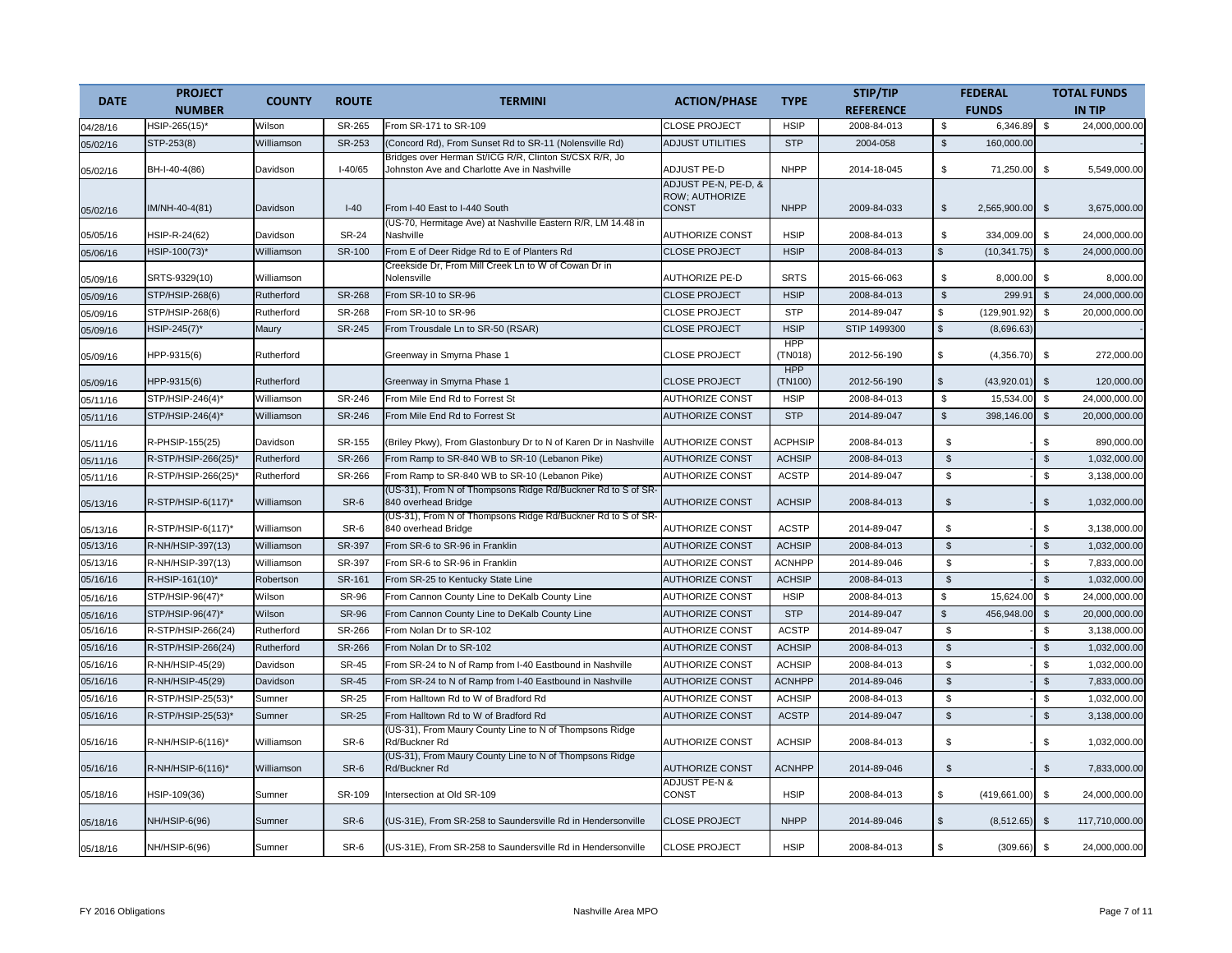| <b>DATE</b> | <b>PROJECT</b>              | <b>COUNTY</b> | <b>ROUTE</b> | <b>TERMINI</b>                                                                                               | <b>ACTION/PHASE</b>                          | <b>TYPE</b>    | STIP/TIP          |                     | <b>FEDERAL</b> |                | <b>TOTAL FUNDS</b> |
|-------------|-----------------------------|---------------|--------------|--------------------------------------------------------------------------------------------------------------|----------------------------------------------|----------------|-------------------|---------------------|----------------|----------------|--------------------|
|             | <b>NUMBER</b>               |               |              |                                                                                                              |                                              |                | <b>REFERENCE</b>  |                     | <b>FUNDS</b>   |                | <b>IN TIP</b>      |
| 05/18/16    | STP-I-440-4(78)             | Davidson      | $I-440$      | From E of I-65 to W of I-24 (Eastbound Only)                                                                 | <b>CLOSE PROJECT</b>                         | <b>STP</b>     | 2008-89-006       | \$                  | (629.13)       | \$             | 2,000,000.00       |
| 05/19/16    | HSIP-I-40-3(161)            | Davidson      | $I-40$       | Interchange at SR-251 (Old Hickory Blvd)                                                                     | <b>AUTHORIZE PE-N</b>                        | <b>HSIP</b>    | 2008-84-013       | \$                  | 36,000.00      | $\mathbb{S}$   | 24.000.000.00      |
| 05/19/16    | STP-M-106(36)               | Williamson    | SR-106       | (US-431, Hillsboro Rd), Intersection at SR-46 (Old Hillsboro Rd)                                             | <b>ADJUST PE-N</b>                           | U-STP          | 2008-64-037       | $\mathfrak s$       | 60,000.00      | $\mathfrak{S}$ | 120,000.00         |
| 05/20/16    | HSIP-1900(32)*              | Davidson      |              | Various Local Roads in Davidson County (RSAR)                                                                | <b>ADJUST PE-N:</b><br><b>AUTHORIZE PE-D</b> | <b>HSIP</b>    | 2008-84-013       | \$                  | 13,500.00      | \$             | 24,000,000.00      |
| 05/20/16    | HSIP-8300(78)*              | Sumner        |              | Various Local Roads in Sumner County (RSAR)                                                                  | <b>ADJUST PE-N:</b><br><b>AUTHORIZE PE-D</b> | <b>HSIP</b>    | 2008-84-013       | $\mathfrak{S}$      | 18,000.00      | $\mathfrak{S}$ | 24,000,000.00      |
| 05/20/16    | HSIP-7500(28)*              | Rutherford    |              | Various Local Roads in Rutherford County (RSAR)                                                              | <b>ADJUST PE-N:</b><br>AUTHORIZE PE-D        | <b>HSIP</b>    | 2008-84-013       | \$                  | 13,500.00      | \$             | 24,000,000.00      |
| 05/20/16    | HSIP-9400(59)*              | Williamson    |              | Various Local Roads in Williamson County (RSAR)                                                              | <b>ADJUST PE-N:</b><br><b>AUTHORIZE PE-D</b> | <b>HSIP</b>    | 2008-84-013       | \$                  | 13,500.00      | $\mathfrak{s}$ | 24,000,000.00      |
| 05/20/16    | STP/HSIP-166(17)*           | Maury         | SR-166       | From SR-243 to S of SR-6                                                                                     | <b>CLOSE PROJECT</b>                         | <b>STP</b>     | 2014-89-047       | \$                  | (24, 901.86)   | \$             | 20,000,000.00      |
| 05/20/16    | STP/HSIP-166(17)*           | Maury         | SR-166       | From SR-243 to S of SR-6                                                                                     | <b>CLOSE PROJECT</b>                         | <b>HSIP</b>    | 2008-84-013       | $$\mathbb{S}$$      | 17,594.62      | $\mathfrak s$  | 24,000,000.00      |
| 05/20/16    | STP/HSIP-11(67)             | Davidson      | SR-11        | (US-31W), From Dry Creek Rd to CSX R/R in Goodlettsville                                                     | <b>CLOSE PROJECT</b>                         | <b>HSIP</b>    | 2008-84-013       | \$                  | 2,198.10       | \$             | 24,000,000.00      |
| 05/20/16    | STP/HSIP-11(67)             | Davidson      | <b>SR-11</b> | (US-31W), From Dry Creek Rd to CSX R/R in Goodlettsville                                                     | <b>CLOSE PROJECT</b>                         | <b>STP</b>     | 2014-89-047       | $\mathfrak{L}$      | (16,697.48)    | $\mathfrak{S}$ | 20,000,000.00      |
| 05/20/16    | HSIP-100(72)*               | Davidson      | SR-100       | From Williamson County Line to Temple Rd                                                                     | <b>CLOSE PROJECT</b>                         | <b>HSIP</b>    | 2008-84-013       | \$                  | (35, 785.57)   | \$             | 24,000,000.00      |
| 05/20/16    | STP/HSIP-243(92)*           | Maury         | SR-243       | From SR-6 to W of Redwood Circle                                                                             | <b>CLOSE PROJECT</b>                         | <b>HSIP</b>    | 2008-84-013       | $\mathbf{s}$        | (5,355.78)     | $\mathfrak{S}$ | 24,000,000.00      |
| 05/20/16    | STP/HSIP-243(92)*           | Maury         | SR-243       | From SR-6 to W of Redwood Circle                                                                             | <b>CLOSE PROJECT</b>                         | <b>STP</b>     | 2014-89-047       | \$                  | 10,591.66      | \$             | 20,000,000.00      |
| 05/20/16    | NH/HSIP-255(13)             | Davidson      | SR-255       | From I-24 to SR-1                                                                                            | <b>CLOSE PROJECT</b>                         | <b>HSIP</b>    | 2008-84-013       | $$\mathbb{S}$$      | 8.770.10       | $$\mathbb{S}$$ | 24.000.000.00      |
| 05/20/16    | NH/HSIP-255(13)             | Davidson      | SR-255       | From I-24 to SR-1                                                                                            | <b>CLOSE PROJECT</b>                         | <b>NHPP</b>    | 2014-89-046       | \$                  | 28,358.14      | \$             | 112,710,000.00     |
| 05/20/16    | NH/HSIP-109(34)*            | Wilson        | SR-109       | From N of SR-24 to Cumberland River Bridge                                                                   | <b>CLOSE PROJECT</b>                         | <b>HSIP</b>    | 2008-84-013       | $\mathfrak{L}$      | 13,400.92      | \$             | 24,000,000.00      |
| 05/20/16    | NH/HSIP-109(34)             | Wilson        | SR-109       | From N of SR-24 to Cumberland River Bridge                                                                   | <b>CLOSE PROJECT</b>                         | <b>NHPP</b>    | 2014-89-046       | \$                  | (74, 239.59)   | \$             | 117,710,000.00     |
| 05/20/16    | HSIP-I-65-3(123)*           | Robertson     | $I-65$       | From near SR-76 to S of SR-25 (RSA)                                                                          | <b>CLOSE PROJECT</b>                         | <b>HSIP</b>    | 2008-84-013       | \$                  | (22, 741.69)   | $$\mathbb{S}$$ | 24,000,000.00      |
| 06/03/16    | PHSIP/HSIP-257(10)*         | Robertson     | SR-257       | Intersection at SR-49 in Coopertown (RSAR)                                                                   | <b>ADJUST PE-N</b>                           | PHSIP          | 2008-84-013       | \$                  | 50,000.00      | \$             | 4,000,000.00       |
| 06/03/16    | PHSIP/HSIP-257(10)*         | Robertson     | SR-257       | Intersection at SR-49 in Coopertown (RSAR)                                                                   | <b>AUTHORIZE PE-D</b>                        | <b>HSIP</b>    | 2008-84-013       | $\mathfrak{s}$      | 9,000.00       | \$             | 24,000,000.00      |
| 06/06/16    | TAP/HPP/STP-M-<br>9316(10)* | Robertson     |              | Springfield Greenway - South Main Street/Central Avenue/John L<br>Patterson Street/Bransford Drive (Phase 3) | <b>AUTHORIZE ROW</b>                         | HPP<br>(TN031) | 2014-36-042       | \$                  | 40,800.00      | \$             | 174,936.00         |
| 06/06/16    | NH-SIP-24(59)               | Wilson        | <b>SR-24</b> | (US-70, Lebanon Road), Intersection at Park Glen Drive, LM 4.70<br>in Mt. Juliet                             | <b>ADJUST PE-N:</b><br><b>AUTHORIZE PE-D</b> | <b>NHPP</b>    | 2014-89-046       | $\mathfrak s$       | 10,250.00      | $\mathfrak{S}$ | 117,710,000.00     |
| 06/06/16    | SRTS-9326(11)*              | Sumner        |              | Portland West Middle School                                                                                  | <b>AUTHORIZE PE-D</b>                        | <b>SRTS</b>    | 2015-56-064       | \$                  | 12,540.00      | \$             | 198,137.00         |
| 06/06/16    | HSIP-26(66)*                | Wilson        | <b>SR-26</b> | From Peyton Road to Maddox-Simpson Parkway in Lebanon                                                        | <b>AUTHORIZE PE-N</b>                        | <b>HSIP</b>    | 2008-84-013       | $\mathfrak{S}$      | 36,000.00      | \$             | 24,000,000.00      |
| 06/06/16    | HSIP-5521(10)               | Williamson    |              | Sunset Rd, Intersection at Ragsdale Rd, LM 0.93 in Brentwood<br>(RSAR)                                       | WITHDRAW PROJECT                             | <b>HSIP</b>    | 2008-84-013       | \$                  | (119,700.00)   | \$             | 24,000,000.00      |
| 06/06/16    | HSIP-R-5365(2)              | Sumner        |              | S. Water Avenue, At CSX Railroad, LM 1.35 in Gallatin                                                        | <b>ADJUST CONST</b>                          | <b>HSIP</b>    | 2008-84-013       | $\hat{\mathcal{S}}$ | 6.750.00       | $\mathfrak{L}$ | 24.000.000.00      |
| 06/07/16    | NHE-109(26)*                | Wilson        | SR-109       | From Near SR-24 (US-70) to Cumberland River                                                                  | <b>ADJUST PE-N</b>                           | <b>NHS</b>     | 2009-72-035       | \$                  | (708, 800.00)  | \$             | 1,200,000.00       |
| 06/07/16    | PHSIP/HSIP-257(10)*         | Robertson     | SR-257       | Intersection at SR-49 in Coopertown (RSAR)                                                                   | <b>AUTHORIZE ROW</b>                         | PHSIP          | 2008-84-013       | \$.                 | 30,000.00      | $\sqrt[6]{3}$  | 4,000,000.00       |
| 06/07/16    | STP/HSIP-65(16)             | Davidson      | SR-65        | (US-431), From West Trinity Lane to North of Lloyd Road                                                      | WITHDRAW PROJECT                             | <b>HSIP</b>    | 2008-84-013       | $\mathfrak{L}$      | (90,000.00)    | \$             | 24,000,000.00      |
| 06/07/16    | STP/HSIP-65(16)             | Davidson      | <b>SR-65</b> | (US-431), From West Trinity Lane to North of Lloyd Road                                                      | <b>WITHDRAW PROJECT</b>                      | <b>STP</b>     | 2014-89-047       | $\mathfrak{s}$      | (457,600.00)   | \$             | 20,000,000.00      |
| 06/08/16    | STP-M-REG3(163)             | Davidson      |              | Nashville MPO Regional Active Transportation Program and<br><b>Planning Activities</b>                       | <b>ADJUST PROJECT</b>                        | U-STP          | 2014-86-6666      | \$                  | 133,334.00     | \$.            | 250.000.00         |
| 06/13/16    | HPP/CM/STP-M-<br>9311(19)   | Rutherford    |              | Middle Tennessee Blvd, From E. Main Street to Greenland Drive<br>in Murfreesboro                             | <b>ADJUST CONST</b>                          | M-STP          | 203               | $\mathfrak s$       | 3,388,537.00   | -S             | 6,693,032.00       |
| 06/13/16    | PHSIP-6(119)                | Williamson    | SR-6         | From SR-397 to Mallory Station Road                                                                          | AUTHORIZE PE-N                               | PHSIP          | 2008-84-013       | \$                  | 36,000.00      | \$             | 4,000,000.00       |
| 06/15/16    | <b>HSIP-R00S(44)</b>        | Davidson      | <b>SR-11</b> | (4th Avenue South) At CSX Railroad, Lm 0.74 In Nashville                                                     | <b>CLOSE PROJECT</b>                         | <b>HSIP</b>    | <b>STIP 99220</b> | $\mathfrak{L}$      | (146, 152.38)  |                |                    |
| 06/16/16    | STP/HSIP-65(19)*            | Robertson     | <b>SR-65</b> | (US-431), From N of SR-11 to Brick School Rd                                                                 | <b>ADJUST CONST</b>                          | <b>HSIP</b>    | 2008-84-013       | \$                  | (7, 173.00)    | \$             | 24,000,000.00      |
| 06/16/16    | STP/HSIP-65(19)*            | Robertson     | <b>SR-65</b> | (US-431), From N of SR-11 to Brick School Rd                                                                 | <b>ADJUST CONST</b>                          | <b>STP</b>     | 2014-89-047       | $\mathfrak{L}$      | (118, 661.00)  | $\mathsf{\$}$  | 20,000,000.00      |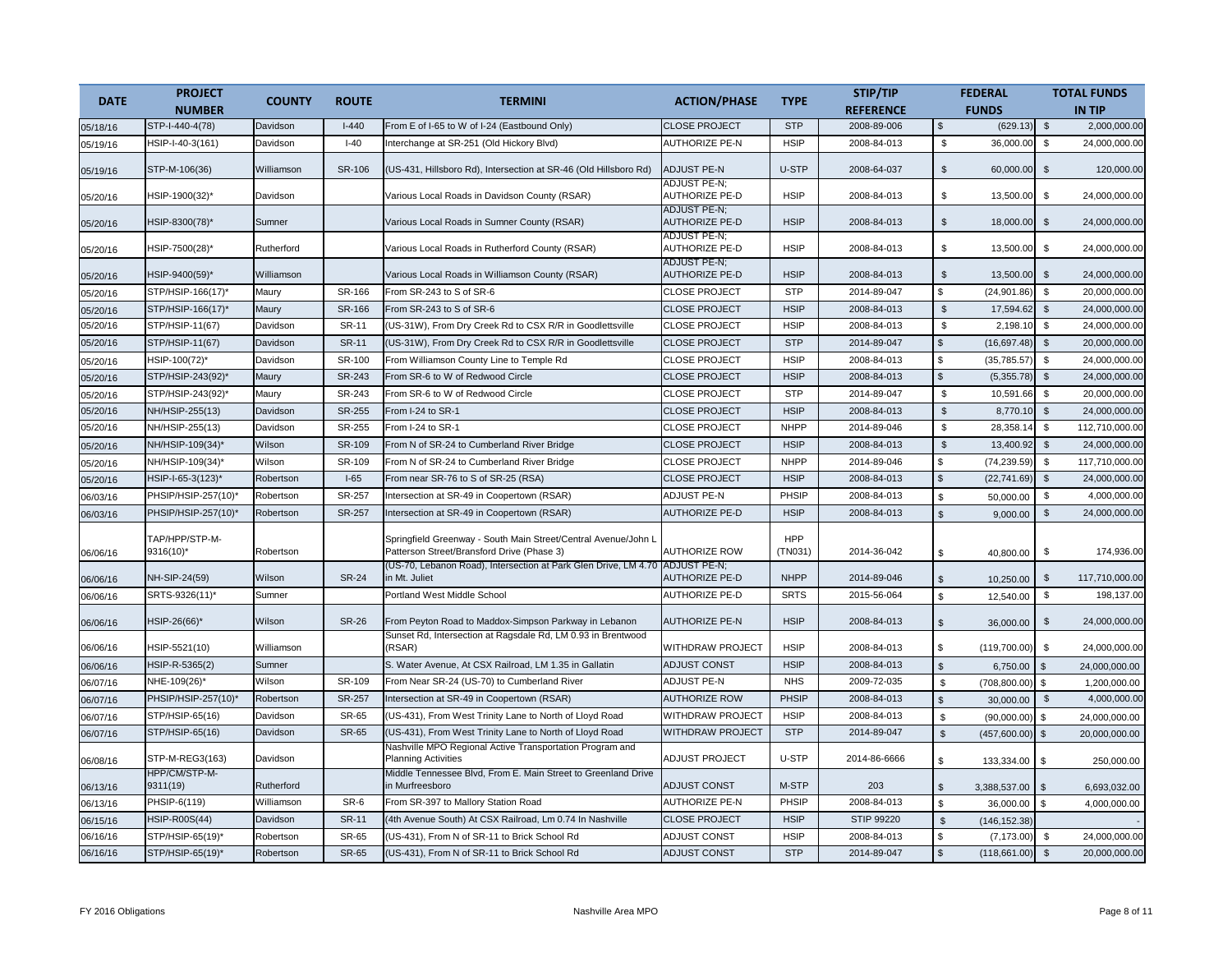| <b>DATE</b> | <b>PROJECT</b>       | <b>COUNTY</b>             | <b>ROUTE</b>  | <b>TERMINI</b>                                                                                     | <b>ACTION/PHASE</b>                      | <b>TYPE</b>    | STIP/TIP                    |                | <b>FEDERAL</b>    |                | <b>TOTAL FUNDS</b><br><b>IN TIP</b> |
|-------------|----------------------|---------------------------|---------------|----------------------------------------------------------------------------------------------------|------------------------------------------|----------------|-----------------------------|----------------|-------------------|----------------|-------------------------------------|
|             | <b>NUMBER</b>        |                           |               |                                                                                                    |                                          |                | <b>REFERENCE</b>            |                | <b>FUNDS</b>      |                |                                     |
| 06/16/16    | PHSIP/STP-EN-10(47)* | Wilson                    | <b>SR-10</b>  | (US-231, Cumberland Street) at SR-24 (Main Street) in Lebanon                                      | <b>ADJUST CONST</b>                      | PHSIP          | 2008-84-013                 | \$             | 105,833.00        | l S            | 4,000,000.00                        |
| 06/16/16    | NH-I-098-3(25)       | Davidson                  |               | Nashville Smartway, ITS Relocation and Construction                                                | <b>CLOSE PROJECT</b>                     | <b>NHPP</b>    | 2006-411b                   | $\mathfrak{S}$ | (5,746.78)        | $\mathbb{S}$   | 1,233,334.00                        |
| 6/16/2016   | TN-2016-005-00       | Davidson                  | N/A           | Capital for Preventive Maintenance and ADA                                                         | <b>AUTHORIZE PROJECT</b>                 | FTA 5307       | 2011-15-137;<br>2008-15-051 | \$             | 8,880,000         | \$             | 42,950,000.00                       |
| 06/17/16    | NH-I-098-3(27)       | Region 3                  |               | Nashville ITS System Maintenance (2016-2018)                                                       | <b>ADJUST PROJECT</b>                    | <b>NHPP</b>    | 2014-89-046                 | $\mathfrak{s}$ | 216,520.00        | $\mathfrak{s}$ | 117.710.000.00                      |
| 06/17/16    | STP-NH-SIP-109(29)*  | Sumner                    | SR-109        | From SR-52(Maple Street) to McGlothlin Street in Portland                                          | <b>CLOSE PROJECT</b>                     | <b>STP</b>     | 2008-84-012                 | $$\mathbb{S}$$ | (31, 168.86)      | \$             | 1,580,000.00                        |
| 06/20/16    | NH/HSIP-166(12)*     | Maury                     | SR-166        | nterchange at SR-6 (US-43) in Mount Pleasant                                                       | <b>ADJUST CONST</b>                      | <b>NHPP</b>    | 2016-23-225                 | $\mathfrak s$  | (1,512,618.00)    | $\mathfrak{s}$ | 10,450,000.00                       |
| 06/21/16    | CM/STP-M-9307(16)    | Sumner                    |               | Sanders Ferry/Drakes Creek Bike Trail, From Main St to Old<br>Hickory Lake in Hendersonville       | <b>AUTHORIZE CONST</b>                   | U-STP          | 2012-56-171                 | \$             | 616,432.00        | \$             | 875,400.00                          |
| 06/21/16    | CM/STP-M-9307(16)    | Sumner                    |               | Sanders Ferry/Drakes Creek Bike Trail, From Main St to Old<br>Hickory Lake in Hendersonville       | <b>AUTHORIZE CONST</b>                   | <b>CMAQ</b>    | 2012-56-171                 | $\mathbf{\$}$  | 999,488.00        | $\mathbf{\$}$  | 1,288,700.00                        |
| 06/21/16    | HPP/NH-109(14)       | Sumner                    | SR-109        | From N of Cumberland River Bridge to SR-109 Bypass S of<br>Gallatin                                | <b>ADJUST PE-D &amp;</b><br><b>CONST</b> | <b>NHPP</b>    | AM-018                      | \$             | 686,579.00        | \$             | 27,105,000.00                       |
| 06/22/16    | HSIP-I-24-1(112)     | Rutherford                | $I-24$        | From SR-102 to SR-840 (RSA)                                                                        | <b>AUTHORIZE CONST</b>                   | <b>HSIP</b>    | 2008-84-013                 | $\mathfrak{L}$ | 293,000.00        | $\mathbb{S}$   | 24,000,000.00                       |
| 06/23/16    | R-PHSIP-10(62)*      | Wilson                    | SR-10         | (US-231) At entrance to Flea Market, LM 6.07 to LM 6.25                                            | <b>AUTHORIZE CONST</b>                   | <b>ACPHSIP</b> | 2008-84-013                 | \$             |                   | $\mathfrak{L}$ | 890,000.00                          |
| 06/28/16    | NH-SIP-24(59)        | Wilson                    | <b>SR-24</b>  | (US-70, Lebanon Road), Intersection at Park Glen Drive, LM 4.70<br>n Mt. Juliet                    | <b>AUTHORIZE ROW</b>                     | <b>NHPP</b>    | 2014-89-046                 | \$             | 6,400.00          | \$             | 117,710,000.00                      |
| 6/28/2016   | TN-90-X387-01        | Rutherford                | N/A           | 5307 Urban Operating for Rover Public Transit:<br>Mid-Cumberland Human Resource Agency Contract    | <b>AUTHORIZE PROJECT</b>                 | FTA 5307       | 2005-007                    | \$             | 364,043.00 \$     |                | 520,000.00                          |
| 6/28/2016   | TN-90-X387-01        | Rutherford                | N/A           | 5307 Urban Operating for Rover Public Transit:<br>Mid-Cumberland Human Resource Agency Contract    | <b>AUTHORIZE PROJECT</b>                 | FTA 5307       | 2005-007                    | $\mathfrak{L}$ | $91.679.00$ \$    |                | 520.000.00                          |
| 07/01/16    | STP-M-266(21)        | Rutherford                | SR-266        | (Sam Ridley Pkwy), From I-24 to Mason Tucker Dr; Old Nashville<br>Hwy at Rock Springs Rd           | <b>AUTHORIZE PE-D</b>                    | M-STP          | 2012-47-173                 | \$             | 80,000.00         | l \$           | 100,000.00                          |
| 07/01/16    | HRRR/HSIP-7500(26)*  | Williamson,<br>Rutherford |               | Floyd Rd, From W of SR-11 to SR-99 (RSAR)                                                          | <b>CLOSE PROJECT</b>                     | <b>HSIP</b>    | 2008-84-013                 | $\mathfrak{S}$ | $(7,952.84)$ \$   |                | 24,000,000.00                       |
| 07/05/16    | HSIP-3258(2)         | Davidson                  |               | Jefferson St. Intersection at 9th Ave in Nashville                                                 | <b>CLOSE PROJECT</b>                     | <b>HSIP</b>    | 2008-84-013                 | $$\mathbb{S}$$ | (8,326.10)        | -S             | 24,000,000.00                       |
| 07/05/16    | HSIP-NH-6(91)        | Davidson                  | SR-6          | (US-31E), From SR-45 to Anderson Ln (RSAR)                                                         | <b>CLOSE PROJECT</b>                     | <b>HSIP</b>    | 2008-84-013                 | $\mathfrak{L}$ | $(42, 103.57)$ \$ |                | 24,000,000.00                       |
| 07/05/16    | STP/HSIP-11(78)*     | Robertson                 | <b>SR-11</b>  | (US-41), From S of Old 41 to S of Bill Baggett Rd                                                  | <b>CLOSE PROJECT</b>                     | <b>HSIP</b>    | 2008-84-013                 | $$\mathbb{S}$$ | $(7,405.58)$ \$   |                | 24,000,000.00                       |
| 07/05/16    | STP/HSIP-11(78)*     | Robertson                 | <b>SR-11</b>  | (US-41), From S of Old 41 to S of Bill Baggett Rd                                                  | <b>CLOSE PROJECT</b>                     | <b>STP</b>     | 2014-89-047                 | $\mathfrak{S}$ | $(140.814.72)$ \$ |                | 20,000,000.00                       |
| 07/05/16    | NH/HSIP-11(77)       | Robertson                 | SR-11         | (US-41), From N of Sulphur Fork Creek Bridge to SR-65                                              | <b>CLOSE PROJECT</b>                     | <b>HSIP</b>    | 2008-84-013                 | \$             | 14,702.14         | <b>S</b>       | 24,000,000.00                       |
| 07/05/16    | NH/HSIP-11(77)       | Robertson                 | <b>SR-11</b>  | (US-41), From N of Sulphur Fork Creek Bridge to SR-65                                              | <b>CLOSE PROJECT</b>                     | <b>NHPP</b>    | 2014-89-046                 | $\mathbb{S}$   | 25,343.51         | $\mathfrak{s}$ | 117,710,000.00                      |
| 07/05/16    | NH/HSIP-6(104)       | Davidson                  | SR-6          | (US-31E), From S of One Mile Pkwy to Myatt Dr                                                      | <b>CLOSE PROJECT</b>                     | <b>HSIP</b>    | 2008-84-013                 | \$             | $(6,344.61)$ \$   |                | 24,000,000.00                       |
| 07/05/16    | NH/HSIP-6(104)       | Davidson                  | SR-6          | (US-31E), From S of One Mile Pkwy to Myatt Dr                                                      | <b>CLOSE PROJECT</b>                     | <b>NHPP</b>    | 2014-89-046                 | $\mathbb{S}$   | (95, 367, 34)     | \$             | 117,710,000.00                      |
| 07/05/16    | HSIP-20(60)*         | Lawrence.<br>Lewis, Maury | <b>SR-20</b>  | From Lewis County Line to SR-6 in Maury County                                                     | <b>CLOSE PROJECT</b>                     | <b>HSIP</b>    | 2008-84-013                 | \$             | $(280.76)$ \$     |                | 24,000,000.00                       |
| 07/05/16    | STP/HSIP-NHE-6(76)   | Sumner                    | SR-6          | (US-31E), From Kathy Circle to S of JoAnn St                                                       | <b>CLOSE PROJECT</b>                     | <b>HSIP</b>    | 2008-84-013                 | $\mathfrak{S}$ | (0.31)            | $\mathbb{S}$   | 24,000,000.00                       |
| 07/05/16    | STP/HSIP-NHE-6(76)   | Sumner                    | SR-6          | (US-31E), From Kathy Circle to S of JoAnn St                                                       | <b>CLOSE PROJECT</b>                     | <b>STP</b>     | 2008-89-015                 | $$\mathbb{S}$$ | (8, 170.83)       | \$             | 26,749,460.00                       |
| 07/05/16    | NH/HSIP-24(53)       | Davidson                  | <b>SR-24</b>  | (US-70), From Lindsley Ave to Cauley Dr                                                            | <b>CLOSE PROJECT</b>                     | <b>HSIP</b>    | 2008-84-013                 | $\mathfrak{S}$ | $(40, 239.75)$ \$ |                | 24,000,000.00                       |
| 07/05/16    | NH/HSIP-24(53)       | Davidson                  | <b>SR-24</b>  | (US-70), From Lindsley Ave to Cauley Dr                                                            | <b>CLOSE PROJECT</b>                     | <b>NHPP</b>    | 2014-89-046                 | \$             | (50, 851.74)      | \$             | 117,710,000.00                      |
| 07/14/16    | STP-M-9322(1)        | Wilson                    |               | Mt Juliet Eastern Connector, From I-40/Beckwith Road<br>Interchange to SR-24 (US-70, Lebanon Road) | <b>ADJUST PE-D &amp;</b><br><b>CONST</b> | U-STP          | 2008-71-038                 | \$             | 2,090,945.00      | \$             | 18,750,000.00                       |
| 07/27/16    | IM/NH-40-4(81)       | Davidson                  | $I-40$        | From I-40 East to I-440 South                                                                      | ADJUST PE-N, ROW &<br>CONST              | <b>NHPP</b>    | 2009-84-033                 | s.             | (364,038.00)      | \$             | 3,675,000.00                        |
| 07/28/16    | STP-M-NH-1(352)      | Rutherford                | <b>SR-1</b>   | (US-41, Lowry St), From Jackson St to Sam Davis Rd in Smyrna<br>Phase 1                            | <b>AUTHORIZE PE-D</b>                    | U-STP          | 2015-46-072                 | $\mathfrak{L}$ | 12,000.00         | $\mathbf{\$}$  | 30,000.00                           |
| 07/29/16    | STP/HSIP-246(4)*     | Williamson                | SR-246        | From Mile End Rd to Forrest St                                                                     | <b>ADJUST CONST</b>                      | <b>HSIP</b>    | 2008-84-013                 | \$             | 1,069.00          | \$             | 24,000,000.00                       |
| 07/29/16    | STP/HSIP-246(4)*     | Williamson                | <b>SR-246</b> | From Mile End Rd to Forrest St                                                                     | <b>ADJUST CONST</b>                      | <b>STP</b>     | 2014-89-047                 | $\mathfrak{L}$ | (64,026.00)       | $\mathsf{\$}$  | 20,000,000.00                       |
| 08/02/16    | IM-65-2(95)          | Williamson                | $I-65$        | From N of SR-248 (Goose Creek By-Pass) to N of SR-96                                               | <b>CLOSE PROJECT</b>                     | IM             | 2008-89-010                 | \$             | (26, 836.72)      | \$             | 800,000.00                          |
| 08/02/16    | HSIP-25(51)*         | Robertson                 | <b>SR-25</b>  | From SR-65 to SR-49                                                                                | <b>CLOSE PROJECT</b>                     | <b>HSIP</b>    | 2008-84-013                 |                | 877.23            | $\mathbb{S}$   | 24,000,000.00                       |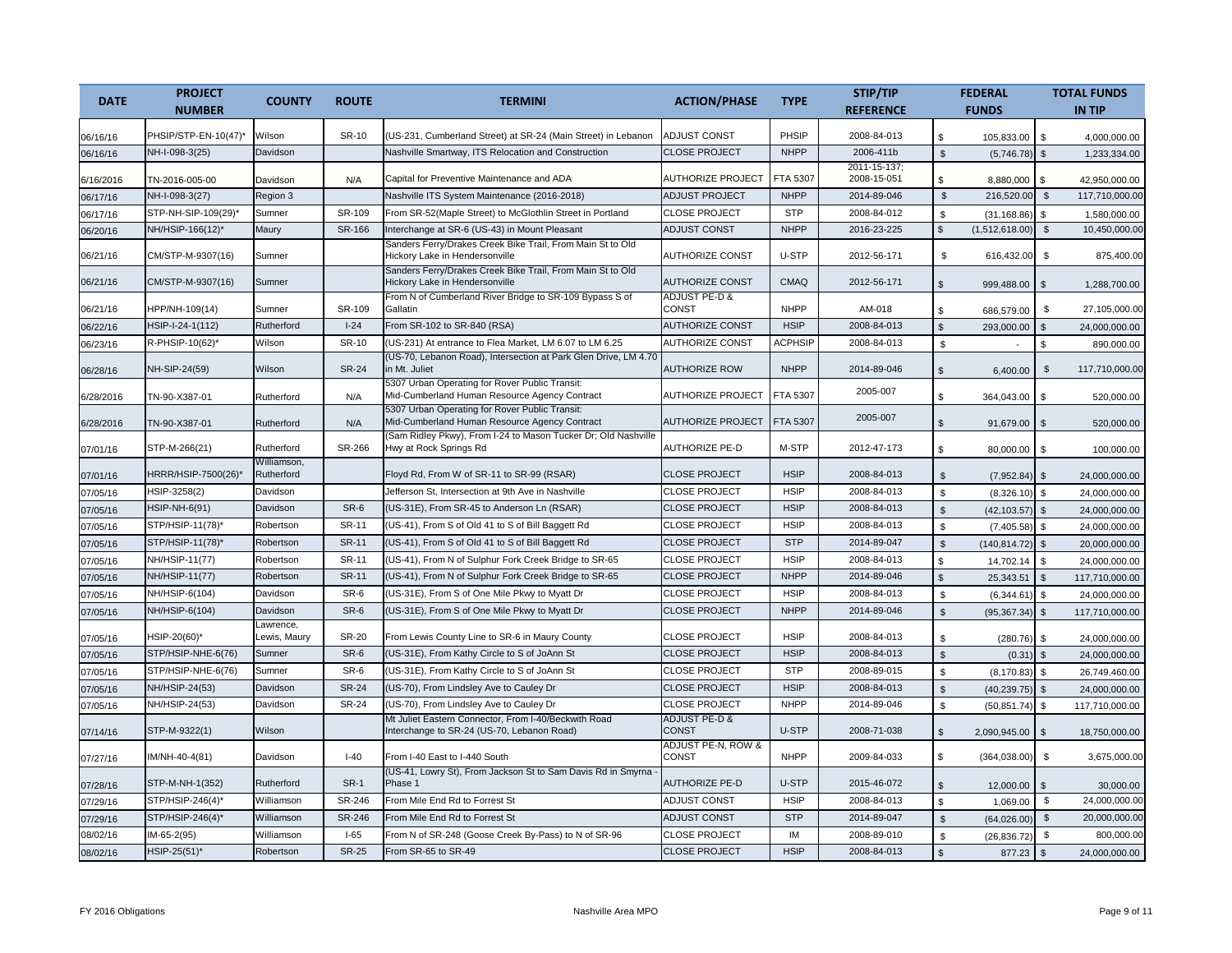|             | <b>PROJECT</b>            |                                                     |               | <b>TERMINI</b>                                                                              |                                              | <b>TYPE</b>            | STIP/TIP                       | <b>FEDERAL</b>                   |                | <b>TOTAL FUNDS</b> |
|-------------|---------------------------|-----------------------------------------------------|---------------|---------------------------------------------------------------------------------------------|----------------------------------------------|------------------------|--------------------------------|----------------------------------|----------------|--------------------|
| <b>DATE</b> | <b>NUMBER</b>             | <b>COUNTY</b>                                       | <b>ROUTE</b>  |                                                                                             | <b>ACTION/PHASE</b>                          |                        | <b>REFERENCE</b>               | <b>FUNDS</b>                     |                | <b>IN TIP</b>      |
| 08/02/16    | HSIP-256(5)*              | Cheatham,<br>Robertson                              | SR-256        | From SR-112 to N of Sulphur Fork Creek Bridge in Robertson<br>County                        | <b>CLOSE PROJECT</b>                         | <b>HSIP</b>            | 2008-84-013                    | \$<br>$(21, 397.70)$ \$          |                | 24,000,000.00      |
| 08/04/16    | HSIP-52(81)*              | Sumner                                              | <b>SR-52</b>  | From W of Corinth Rd to E of Corinth Rd                                                     | <b>AUTHORIZE PE-N</b>                        | <b>HSIP</b>            | 2008-84-013                    | $\mathbf{\hat{s}}$<br>36,000.00  | $\mathbb{S}$   | 24,000,000.00      |
| 08/08/16    | NH/HSIP-45(26)            | Davidson                                            | <b>SR-45</b>  | From SR-11 to SR-6                                                                          | ADJUST CONST                                 | <b>HSIP</b>            | 2008-84-013                    | \$<br>(22,500.00)                | \$             | 24,000,000.00      |
| 08/08/16    | NH/HSIP-45(26)            | Davidson                                            | <b>SR-45</b>  | From SR-11 to SR-6                                                                          | <b>ADJUST CONST</b>                          | <b>NHPP</b>            | 2014-89-046                    | $\mathfrak{L}$<br>(72,000.00)    | $\mathfrak{s}$ | 117,710,000.00     |
| 08/09/16    | TAP-M-9306(20)            | Sumner                                              |               | Lower Station Camp Creek Greenway - Phase 3B                                                | <b>AUTHORIZE CONST</b>                       | U-ALT                  | 2015-56-073                    | \$<br>1,012,913.00               | \$             | 1,305,520.00       |
| 08/10/16    | NH-I-65-2(82)*            | Williamson                                          | $I-65$        | From Maury County Line to N of SR-840                                                       | <b>CLOSE PROJECT</b>                         | <b>NHPP</b>            | 2014-89-046                    | $\mathfrak s$<br>(992, 446.57)   | $\mathfrak{s}$ | 117,710,000.00     |
| 08/15/16    | STP-H-258(5)              | Sumner                                              | SR-258        | (Tyree Springs Rd), Intersection at South Palmers Chapel Rd, LM<br>11.86 in White House     | <b>CLOSE PROJECT</b>                         | <b>STP</b><br>(Safety) | 2011-54-156                    | \$<br>(5,045.61)                 | \$             | 360,457.00         |
| 08/17/16    | CM-FSP3-FY15(4)           | Davidson,<br>Rutherford,<br>Williamson,<br>Region 3 |               | Nashville Freeway Service Patrol (Help Trucks) Program<br>Expansion FY 2015-2018            | <b>ADJUST PROJECT</b>                        | <b>CMAQ</b>            | 2015-89-062                    | $\mathfrak{L}$<br>554,670.00     | $\mathbb{S}$   | 693,338.00         |
| 08/17/16    | STP-M-5508(10)*           | Robertson                                           |               | William A. Batson Pkwy, From US-431 to Blackpatch Rd                                        | <b>AUTHORIZE PE-N</b>                        | L-STP                  | 2014-310-041                   | \$<br>8,000.00                   | \$             | 244,091.00         |
| 08/17/16    | IM-65-3(112)              | Davidson                                            | $I-65$        | near SR-45 (Old Hickory Blvd) and Alta Loma Rd                                              | <b>ADJUST CONST</b>                          | IM                     | 2008-19-001                    | $\mathbf{\hat{s}}$<br>153,000.00 | $\mathfrak{s}$ | 7,500,000.00       |
|             |                           | Williamson,                                         |               |                                                                                             |                                              |                        |                                |                                  |                |                    |
| 08/19/16    | STP/NH-11(43)             | Davidson                                            | SR-11         | (US-31A), From S of Burkitt Rd to near SR-254 (Old Hickory Blvd)                            | <b>ADJUST PE-D</b>                           | S-STP                  | 2006-004                       | \$<br>111,862.15                 | \$             | 1,300,000.00       |
| 08/19/16    | BR-I-40-5(132)*           | Wilson                                              |               | Linwood Rd, Bridge over I-40, LM 7.81                                                       | <b>ADJUST ROW</b>                            | <b>BRR-S</b>           | 2008-88-011                    | $\mathbf{s}$<br>16,128.73        | $\mathfrak{s}$ | 29,083,874.00      |
| 08/22/16    | STP-M-9318(5)             | Williamson                                          |               | Various Intersections in South Nashville and North Brentwood                                | ADJUST PE-N & PE-D                           | U-STP                  | 2013-87-217                    | £.<br>86,000.00                  | \$             | 382,500.00         |
| 08/25/16    | R-PHSIP-2(238)            | Rutherford                                          | <b>SR-2</b>   | (US-41), Intersection at Dilton-Mankin Rd, LM 3.57                                          | <b>ADJUST PE-D</b>                           | PHSIP                  | 2008-84-013                    | $\mathcal{L}$<br>3,000.00        | $\mathfrak{s}$ | 4,000,000.00       |
| 08/25/16    | R-PHSIP-2(238)            | Rutherford                                          | SR-2          | (US-41), Intersection at Dilton-Mankin Rd, LM 3.57                                          | <b>AUTHORIZE CONST</b>                       | <b>ACPHSIP</b>         | 2008-84-013                    | $\mathfrak{L}$                   | \$             | 1.280.000.00       |
| 08/29/16    | TAP-M-9306(22)            | Sumner                                              |               | Gallatin Citywide Sidewalk Improvements - Phase 1                                           | <b>AUTHORIZE PE-N</b>                        | U-ALT                  | 2015-56-067                    | 8,800.00<br>\$                   | \$             | 84,000.00          |
| 08/29/16    | TAP/STP-M-9400(56)        | Williamson                                          |               | Small Town Connections, From Nolensville Elementary School to<br>Town Center in Nolensville | <b>ADJUST ROW;</b><br><b>AUTHORIZE CONST</b> | U-ALT                  | 2012-66-187 and 2015-66<br>071 | 759,544.00                       | \$             | 1,028,122.00       |
| 08/29/16    | TAP-M-9306(19)            | Sumner                                              |               | Lower Station Camp Creek Road Greenway in Gallatin - Phase 1                                | <b>AUTHORIZE CONST</b>                       | U-ALT                  | 2008-56-082                    | \$<br>\$<br>591,655.00           | \$             |                    |
| 08/30/16    | HSIP-R00S(262)*           | Robertson                                           |               | South Commerce St at CSX R/R, LM 0.48 in Adams                                              | <b>AUTHORIZE CONST</b>                       | <b>HSIP</b>            | 2008-84-013                    | $\mathbb{S}$<br>293,300.00       | <b>S</b>       | 803,400.00         |
|             |                           |                                                     |               |                                                                                             | <b>CONVERT ADV</b>                           |                        |                                |                                  |                | 24,000,000.00      |
| 09/02/16    | R-PHSIP-155(25)           | Davidson                                            | SR-155        | (Briley Pkwy), From Glastonbury Dr to N of Karen Dr in Nashville                            | <b>CONSTRUCTION</b><br>ADJUST PE-N &         | <b>ACPHSIP</b>         | 2008-84-013                    | \$                               | \$             | 1,280,000.00       |
| 09/02/16    | R-PHSIP-155(25)           | Davidson                                            | SR-155        | (Briley Pkwy), From Glastonbury Dr to N of Karen Dr in Nashville                            | <b>CONST</b>                                 | PHSIP                  | 2008-84-013                    | \$<br>75,629.00                  | \$             | 4,000,000.00       |
| 09/02/16    | R-PHSIP-155(25)           | Davidson                                            | SR-155        | (Briley Pkwy), From Glastonbury Dr to N of Karen Dr in Nashville                            | ADJUST CONST                                 | <b>RPHSIP</b>          | 2008-84-013                    | \$<br>160,170.00                 | \$             | 200,213.00         |
| 09/06/16    | HSIP-8300(79)             | Sumner                                              |               | Various State Routes in Sumner County (High-Friction Surface<br>Safety Initiative - HSSI)   | <b>AUTHORIZE PE-D</b>                        | <b>HSIP</b>            | 2008-84-013                    | \$.<br>4,500.00                  | \$             | 24,000,000.00      |
| 09/06/16    | R-STP/HSIP-266(24)        | Rutherford                                          | <b>SR-266</b> | From Nolan Dr to SR-102                                                                     | <b>CONVERT ADV</b><br><b>CONSTRUCTION</b>    | <b>ACSTP</b>           | 2014-89-047                    | $\mathbb{S}$                     | \$.            | 3,138,000.00       |
| 09/06/16    | R-STP/HSIP-266(24)        | Rutherford                                          | SR-266        | From Nolan Dr to SR-102                                                                     | <b>CONVERT ADV</b><br>CONSTRUCTION           | <b>ACHSIP</b>          | 2008-84-013                    | \$                               | \$             | 1,032,000.00       |
| 09/06/16    | R-STP/HSIP-266(24)        | Rutherford                                          | <b>SR-266</b> | From Nolan Dr to SR-102                                                                     | <b>ADJUST CONST</b>                          | <b>RSTP</b>            | 2014-89-047                    | $\mathfrak{S}$<br>375,282.00     | $\mathfrak{s}$ | 3,347,000.00       |
| 09/06/16    | R-STP/HSIP-266(24)        | Rutherford                                          | SR-266        | From Nolan Dr to SR-102                                                                     | ADJUST CONST                                 | <b>RHSIP</b>           | 2008-84-013                    | \$<br>16,949.00                  | <b>S</b>       | 273,000.00         |
| 09/06/16    | CM-9312(115)              | Davidson                                            |               | Berry Hill ITS Signal Coordination                                                          | <b>AUTHORIZE PE-N</b>                        | <b>CMAQ</b>            | 2015-17-217                    | $\mathbb{S}$<br>118,000.00       | $\mathbf{s}$   | 118,000.00         |
| 09/07/16    | STP-M-171(28)             | Wilson                                              | SR-171        | Dayton Blvd, From Greenleaf St to Meadowbrook Dr in Red Bank                                | <b>ADJUST CONST</b>                          | U-STP                  | 2013-77-218                    | \$.<br>192,000.00                | $\mathfrak{L}$ | 825,000.00         |
| 09/07/16    | NH/HSIP-376(4)*           | Sumner                                              | SR-376        | (US-231), From Trousdale County Line to SR-6                                                | <b>ADJUST CONST</b>                          | <b>NHPP</b>            | 2014-89-046                    | $\mathfrak s$<br>5,800.00        | $\mathcal{S}$  | 117,710,000.00     |
| 9/8/2016    | TN-2016-021-00            | Davidson                                            | N/A           | Fare Equipment Replacement                                                                  | <b>AUTHORIZE PROJECT</b>                     | FTA 5339               | 2011-15-135;<br>2008-15-048    | 1,230,948.00<br>\$               | \$.            | 4,063,911.00       |
| 09/12/16    | CM/HPP/STP-M-<br>9306(18) | Sumner                                              |               | Town Creek Greenway Section 3 - Wilmore St to Franklin St<br>(Farmer's Market)              | <b>CLOSE PROJECT</b>                         | <b>CMAQ</b>            | 2009-56-027                    | $\mathfrak{L}$<br>154,844.99     | \$             | 1,178,000.00       |
| 9/14/2016   | TN-2016-022-00            | Davidson                                            | N/A           | Enhanced Mobility of Seniors & Individuals with Disabilities                                | AUTHORIZE PROJECT FTA 5310                   |                        | 2014-85-025                    | 383,678.00 \$<br>\$              |                | 4,278,211.00       |